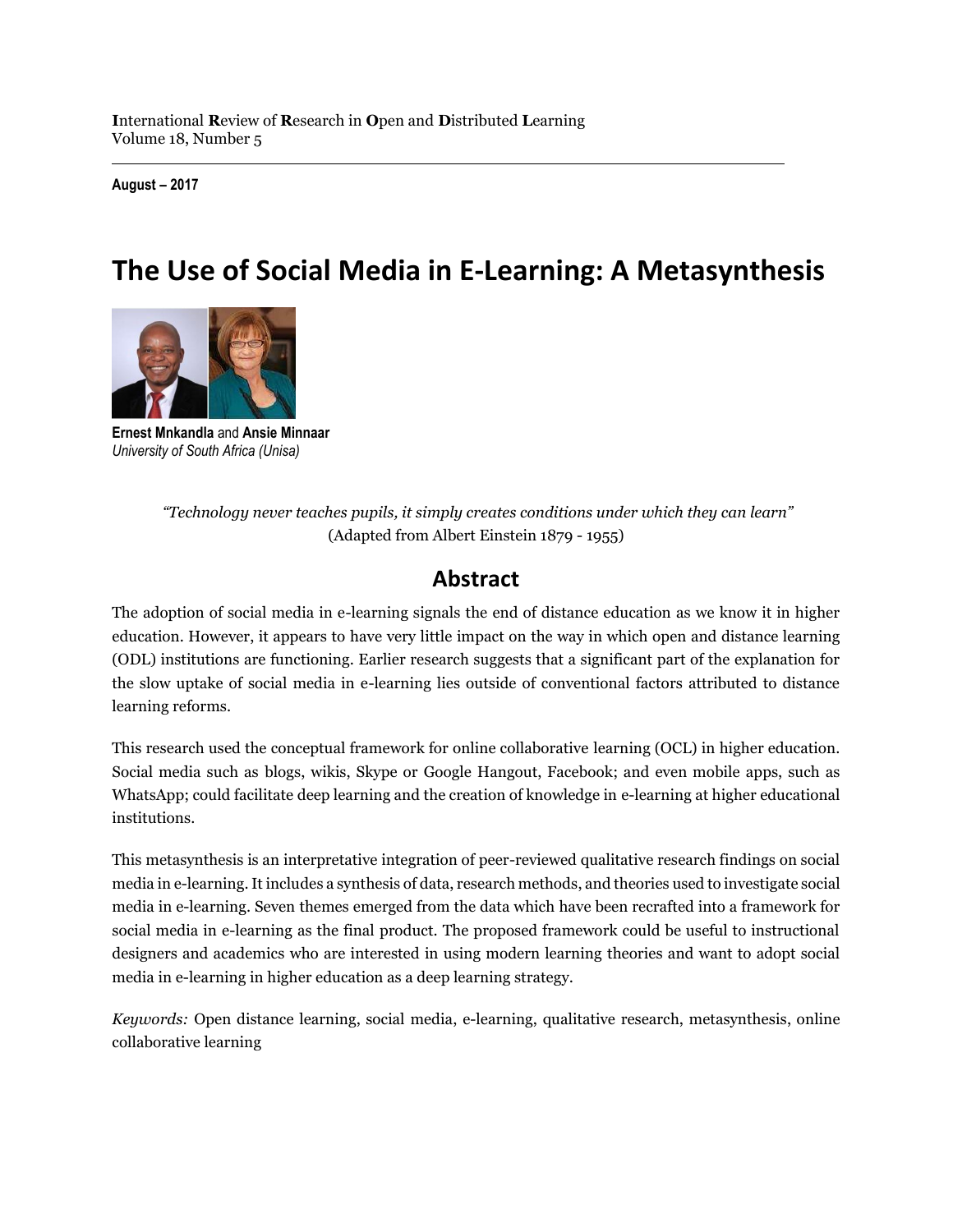# **The Use of Social Media in E-Learning: A Metasynthesis**

This research represents a conceptual framework designed to explain the adoption of social media into elearning by using online collaborative learning (OCL) in higher education. Social media in e-learning signals the end of distance education in higher education. However, it appears to have very little impact on how ODL institutions are functioning. Earlier research suggests that a significant part of the explanation for the slow uptake of social media in e-learning is because of the many changes in social media which leave academics lagging behind permanently, leaving them—and sometimes also the students—unable to grasp the affordances of social media landscape in education (Carpenter & Krutka, 2015). Conditions such as the lack of capacity in higher educational institutions, the large number of underqualified educators with poor technological skills, and political resistance to a shift towards a more technologically enhanced learning paradigm might be cited as reasons.

Close to two decades of experiences in using e-learning tools, an abundance of social media options available, and the analysis of literature such as Mehlenbacher et al. (2005), Petersen (2007), Park (2011), and Hadjerrouit (2010) led to a realization of the importance of the usability of social media in open and distance and e-learning (ODeL). This research investigates the use of social media in e-learning. The continued use of social media such as wikis, blogs, discussions, Facebook, and Twitter as tools in education, to name but a few, have led to a proliferation of technologies that have not necessarily been designed for teaching and learning (Harasim, 2012). If these tools, commonly used in our day-to-day lives, are not easy to use in education; or if they lack important functionalities to enable learning, there would be no benefit in using them.

It is, therefore, desirable to identify the usability, limitations, and strategies for using social media in elearning to provide a framework for the effective use of applications and technological tools in higher education. E-learning and social media are widely described in higher education, but the tools and the specific uses in higher education for learning are not clear from the literature. Social media must be used for specific purposes in e-learning to effectively facilitate social learning, collaboration, and interaction among students and between students and lecturers to enhance deep learning in a safe environment. Social media is used most often as something nice to have in e-learning without acknowledging or considering the specific purpose and educational theory behind its usage (Bates, 2015).

In addition, there is a need to explore the most suitable social media for specific learning purposes according to constructivism and the online collaborative learning theory as described by Harasim (2012). The proliferation of studies dealing with social media in e-learning lack direction for the implementation of the findings; therefore, it was necessary to synthesize the knowledge generated in this area to draw conclusions from the use of social media in e-learning in higher education.

# **Background and Theoretical Framework of the Study**

Online collaborative learning theory focuses on educational applications that facilitate idea generation, idea organization, and intellectual convergence through the internet (Harasim, 2012). The OCL theory was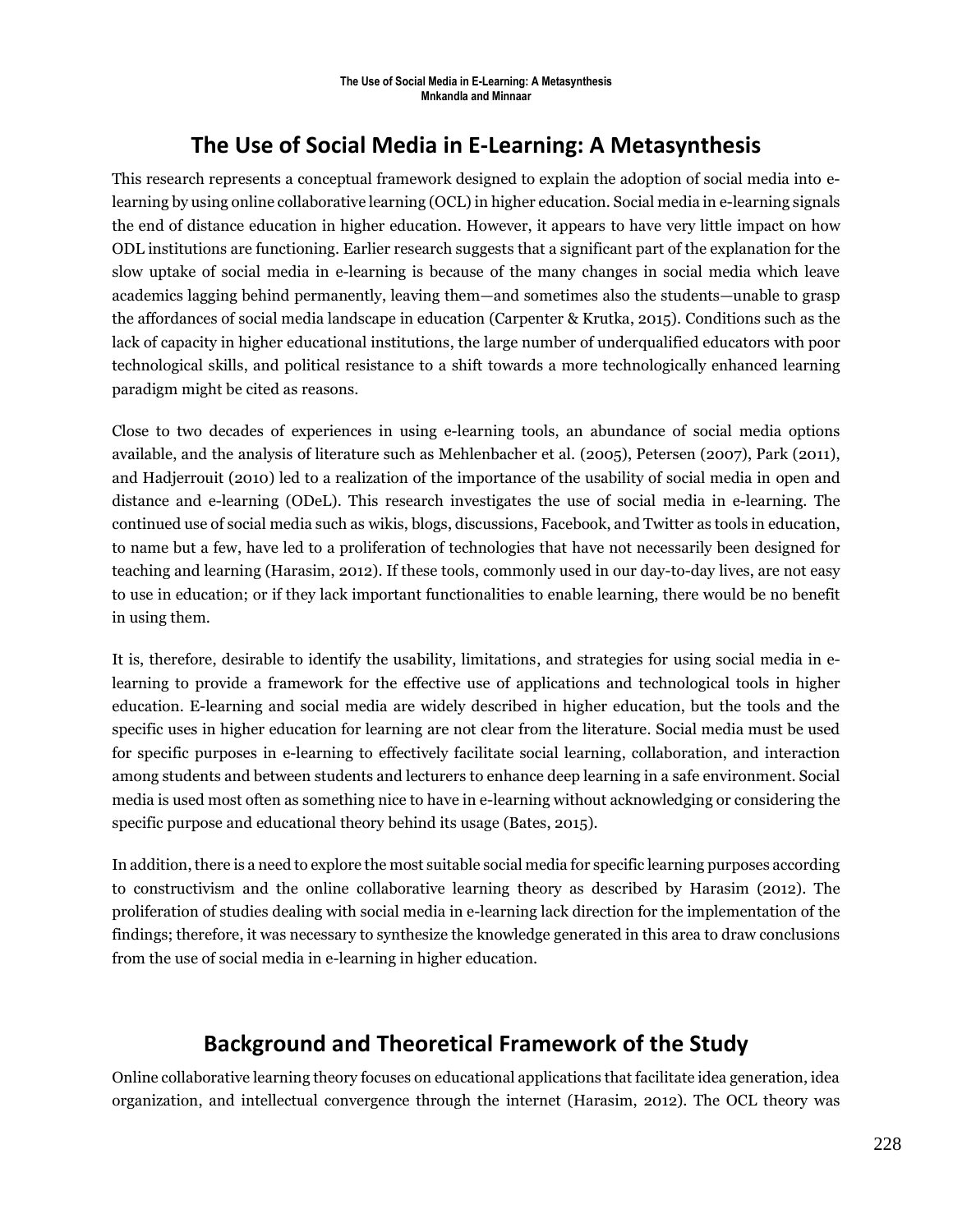proposed by Harasim and is composed of three intellectual phases: namely, idea generating (IG); idea organizing (IO); and intellectual convergence (IC). Idea generating is the first phase during which the collaborating group is characterized by differing ideas and activities resulting from brainstorming, verbalizing, and generating information, which lead to the sharing of information and subsequently to positions on a problem of interest (Harasim, 2012).

Secondly, idea organizing mainly focuses on the process of conceptual change, intellectual progress, and a shift towards convergence of ideas to cluster them according to their strengths and relationships or the lack thereof (Harasim, 2012). Intellectual convergence is the third and final phase of the OCL theory and is, in simplest terms, a knowledge construction (Harasim, 2012). The OCL theory manifests into scientific knowledge or hypotheses and social application resulting in knowledge building. Figure 1 presents a graphic view of the OCL theory.



*Figure* 1. Three intellectual phases of online collaborative learning (adapted from Harasim (2012, 94).

In order to facilitate idea generation, idea organization, intellectual convergence and knowledge building in e-learning, social media, and technologies are needed to facilitate collaborative interactivity in e-learning. The purpose of this research was, therefore, to investigate the usability of social media as educational tools in e-learning in order to identify key aspects and strategies to develop a framework which could inform higher education facilitators on the usability of social media in e-learning.

There is a growing body of knowledge on using social media in e-learning. The results of research in the use of social media in e-learning in higher education are diverse and pose a problem to academics that need to select social media; therefore, a theoretical framework would be suitable to use in e-learning for deep learning and maximum student support. Furthermore, academics are overwhelmed by the wide range of social media for teaching and learning. A theoretical framework could guide decisions in selecting social media available for maximum impact on e-learning in ODL and other higher educational institutions. This metasynthesis synthesizes primary qualitative peer-reviewed research studies on the use of social media in e-learning in higher education from 2000 to 2015 as a metasynthesis focuses on synthesizing qualitative research.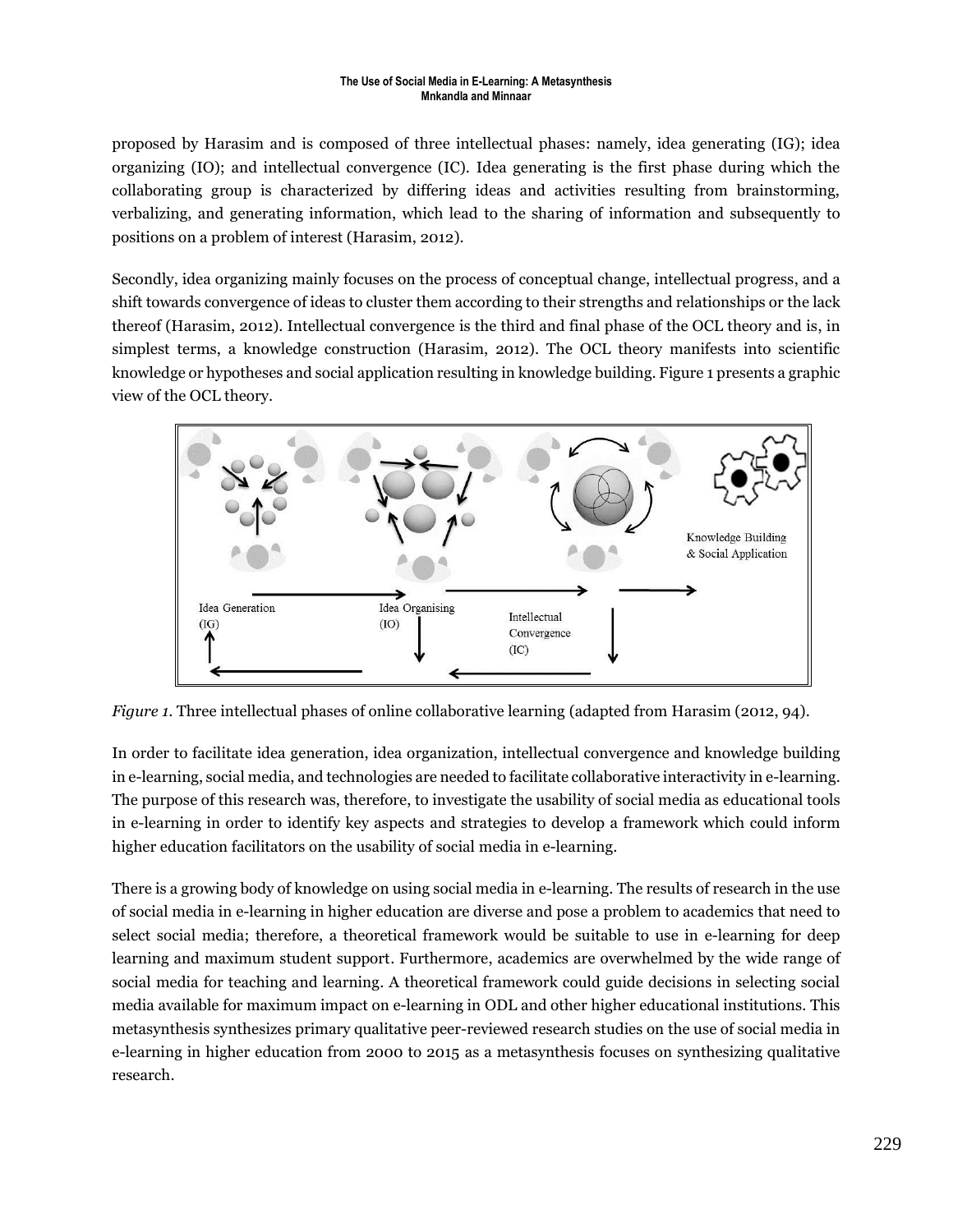## **Research Method**

Qualitative, interpretive metasynthesis of data from primary qualitative research studies worldwide was used for the study, using various qualitative methods such as phenomenology, case studies, and ethnography; grounded theory approaches were also included. According to Figure 2, the components of a metasynthesis research study involve three components; namely, meta-data analysis, meta-theory analysis, and a meta-method analysis. A metasynthesis is derived from the results of the analytic components of the meta-method, meta-data analysis, and the meta-theory as displayed in Figure 2.

The research process in a metasynthesis is composed of four distinct components; namely the analytic components of meta-data analysis, meta-method, and the meta-theory and the synthesis component in the form of a metasynthesis as described below in this paper. In this paper, we referred to the metasynthesis as investigations of results and processes of previous research (primary research). In effect, a metasynthesis is research of research. It entails analysis, the scrutiny of the theory, research methods and data analysis of research on social media, e-learning, and culminates into a synthesis while it generates new knowledge.

Our review has a limitation related to the construction of the sample of articles. We encountered a problem in searching for primary qualitative research with poorly written abstracts of all research aspects, but mostly, with methodological issues. This created "false negatives" in our initial sample of qualitative articles in the sense that a large number of publications were not excluded when the abstracts were read for the first time, as displayed in Figure 3.

Firstly, the meta-method analysis entails a thoughtful examination of how the research methodological approach is used to gather and interpret the data. Secondly, the meta-data analysis involves reinterpretations of the actual findings from the primary qualitative studies. Thirdly, the meta-theory analysis consists of an examination of the theories that lead the topics, frameworks, and research questions of primary researchers (Sandelowski, Trimble, Woodard, & Barroso, 2006; Thorne et al., 2002).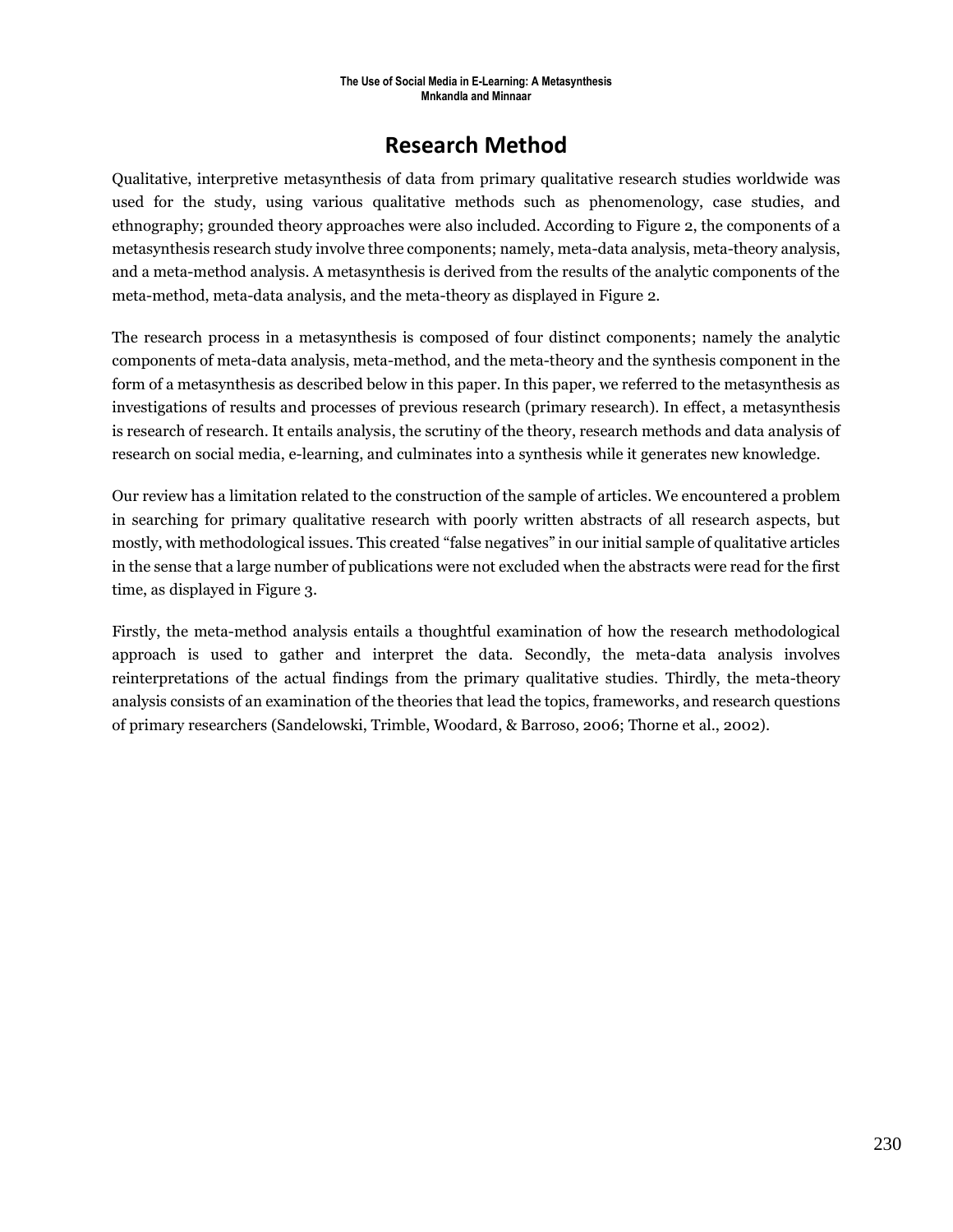

*Figure 2*. Components of a meta-synthesis adopted from Thorne et al., (2002) Sandelowski, Trimble, Woodard, & Barroso (2006).

# **The Literature Search or Retrieval and Assessment of Primary Qualitative Search**

The search terms included open distance learning, social media, e-learning, qualitative research, and social networks. These terms were submitted to the search librarian of the University of South Africa. One of the researchers also searched online using the same terms. The search was done on South African and international academic databases, which included SAe-Publications, EBSCOhost: Academic Search Premier, Education Source, Business Source Premier, ERIC (Educational Resources Information Center), Educator's Reference Desk, PsycEXTRA, ProQuest: ProQuest Education Journals, International Bibliography of the Social Sciences (IBSS), Educational PSYCHOLOGY, Academic OneFile, Emerald, ISI Web of Knowledge, Google Scholar, AIS eLibrary, and JStor. Individual journal searches were consulted.

From the literature searches, we identified 195 articles to be screened for the study from our literature searches. One hundred and sixty-five articles were excluded on the grounds of research methodologies as not qualitative research. At first, the majority of data sources from the 195 articles seemed to be qualitative research, but, on closer scrutiny, it was determined that they were mixed method research projects. Figure 3 is a summary of the screening and selection process.

The abstracts of 30 articles were read to determine if the research they reported was about social media in e-learning. This review process rejected 19 articles because they did not have a qualitative research focus on e-learning and social media in higher education. The 11 articles screened by using the criteria in Table 1 did not comply with the research rigour guideline which we as researchers set at 80% for inclusion into the study. The last stage of the selection of articles involved a full scan of six articles that met the criteria for qualitative research methodological rigour as set out in Table 1 and Figure 3. Figure 3 displays the process of data source selection on the grounds of inclusion and exclusion criteria. Secondly, we used Table 1 to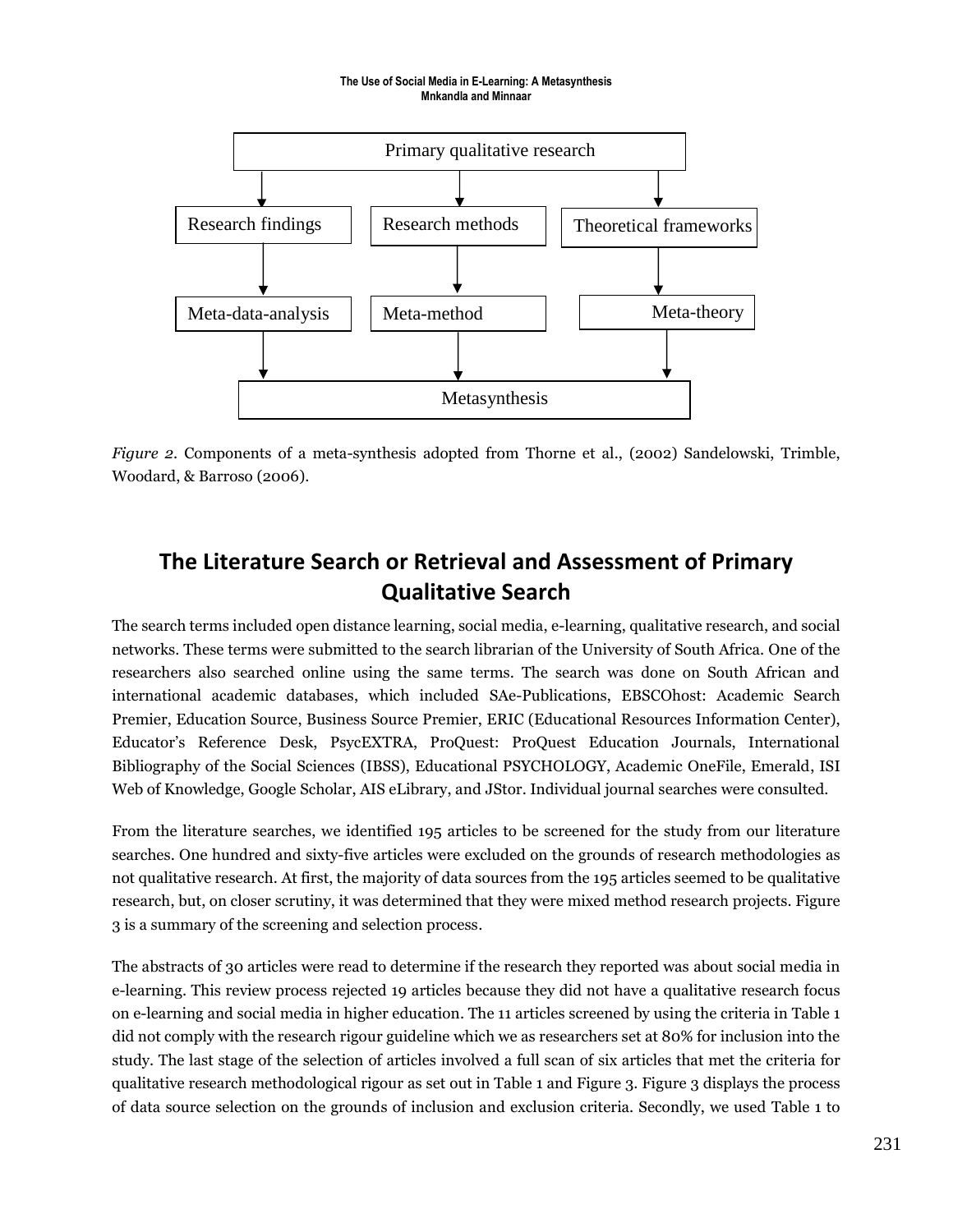further screen the qualitative article to ensure that the most applicable qualitative research on e-learning and the use of social media was included in the metasynthesis.



*Figure 3*. Summary of research study screening and selection process.

## **Inclusion and Exclusion Criteria**

Inclusion criteria were set to obtain qualitative articles on the usability of social media in e-learning in higher education institutions from 2000 to 2015. We included articles with a qualitative research strategy; qualitative research sampling in higher education; e-learning and social media in teaching and learning; and articles in which data were collected from learners, academics, or the online activities of the groups. Lastly, the research articles were screened for research rigour as displayed in Table 1 and an article must have received 80% or higher to be included into the study.

The body of qualitative work on online learning has grown over the last two decades; thus, so has the emphasis on a metasynthesis. Articles that received less than 79% for research rigour were excluded from the study. Articles that did not deal with higher education, e-learning, and literature reviews were excluded since they were not the focus of this research. Most of the weaknesses in the published articles that were excluded after using the screening criteria in Table 1 were issues around the use of quantitative and qualitative methodologies (mixed method research methodologies) as a metasynthesis is focused on qualitative peer reviewed articles only. Weaknesses in the qualitative articles such as sampling, focus, and mixed methods research contributed to the small sample in this metasynthesis. The rigorous process of inclusion and exclusion and screening processes ensured that the best peer-reviewed qualitative research articles on e-learning and social media in higher education were selected for the metasynthesis as depicted in Table 2.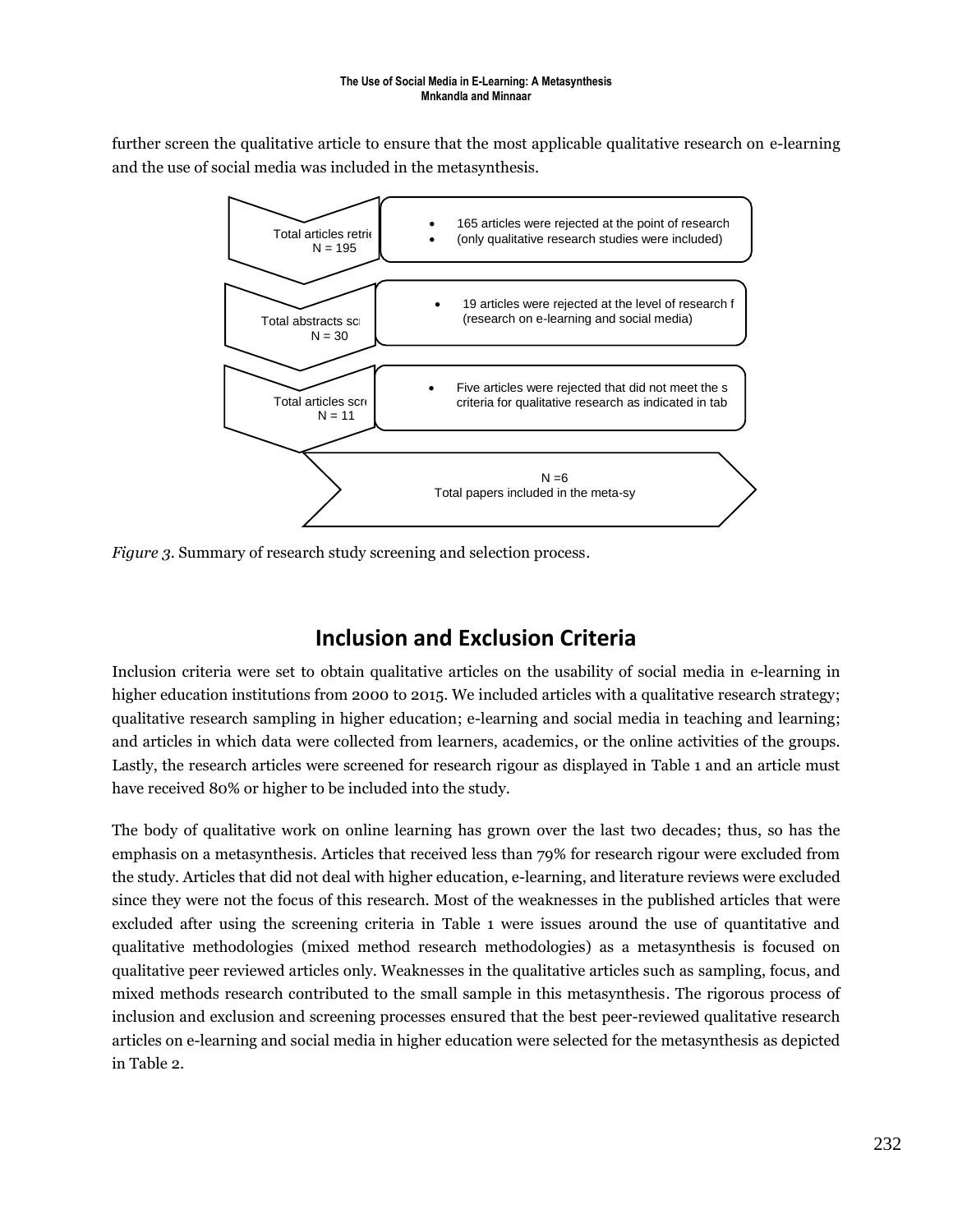Table 1

*Screening Criteria (Adapted from Paterson et al., 2001)*

| No.            | Screening criteria for inclusion and exclusion        | $\bf{2}$<br><b>Yes</b> | $\Omega$<br>N <sub>0</sub> | $\mathbf{1}$<br>N/A |
|----------------|-------------------------------------------------------|------------------------|----------------------------|---------------------|
| $\mathbf{1}$   | Research question stated clearly and adhered to       |                        |                            |                     |
| $\overline{2}$ | Design clearly planned                                |                        |                            |                     |
| 3              | Aims of the study clearly described                   |                        |                            |                     |
| $\overline{4}$ | Sampling clearly described                            |                        |                            |                     |
| 5              | Data collection setting identified                    |                        |                            |                     |
| 6              | How were data collected?                              |                        |                            |                     |
| 7              | How were data recorded and ethical aspects described? |                        |                            |                     |
| 8              | Data analysis described with transferability          |                        |                            |                     |
| 9              | How were themes and categories identified?            |                        |                            |                     |
| 10             | Credibility (member checks, validation of data)       |                        |                            |                     |
| 11             | Clear statement of findings                           |                        |                            |                     |
| 12             | Justification of data interpretation                  |                        |                            |                     |
| 13             | Clear demarcation between data and researcher's views |                        |                            |                     |
| 14             | General transferability of the research               |                        |                            |                     |
| 15             | Was research useful and relevant?                     |                        |                            |                     |
| 16             | Will the results help?                                |                        |                            |                     |

*Note*. Total marks = 32 (Articles must have received 80% for inclusion into the study).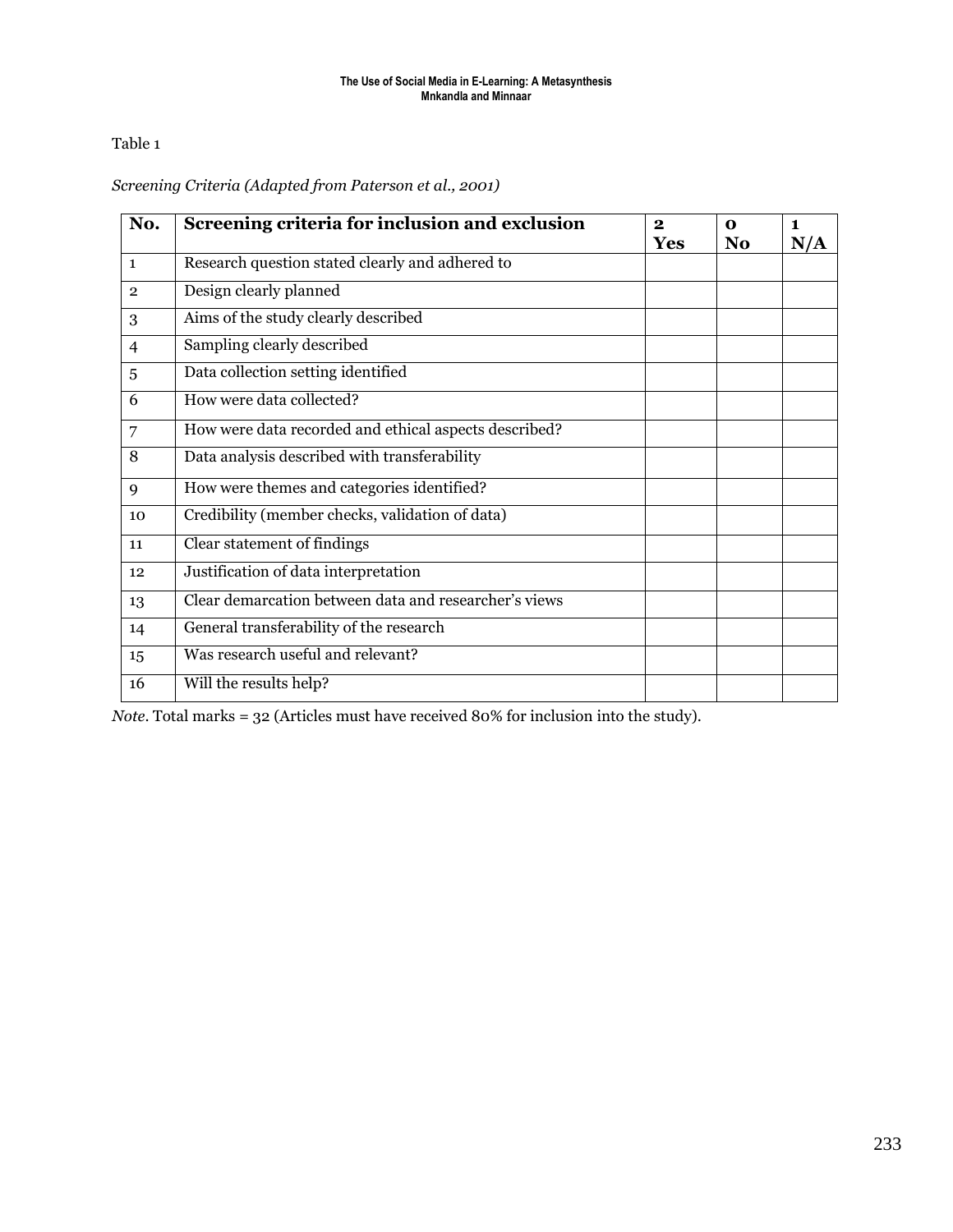Table 2

*List of Articles Included in the Metasynthesis*

Hewege, C. R. & Perera, L. C. R. (2013). Pedagogical significance of wikis: towards gaining effective learning outcomes. *Journal of International Education in Business*, 6(1), 51-70. Chen, B. & Bryer, T. (2012). Investigating instructional strategies for using social media in formal and informal learning. *The International Review of Research in Open and Distributed Learning*, *13*(1), 87-104. Kenney, J., Kumar, S., & Hart, M. (2013). More than a social network: Facebook as a catalyst for an online educational community of practice. *International Journal of Social Media and Interactive Learning Environments, 1*(4), 355-369. Minocha, S. & Roberts, D. (2008). Social, usability, and pedagogical factors influencing students' learning experiences with wikis and blogs. *Pragmatics & Cognition*, *16*(2), 272-306. Schroeder, A., Minocha, S., & Schneider, C. (2010). The strengths, weaknesses, opportunities and threats of using social software in higher and further education teaching and learning. *Journal of Computer Assisted Learning*, *26*(3), 159-174. Veletsianos, G. & Navarrete, C. (2012). Online social networks as formal learning environments: Learner experiences and activities. *The International Review of Research in Open and Distributed Learning*, *13*(1), 144-166.

# **Trustworthiness in the Qualitative Metasynthesis**

In order to ensure trustworthiness of the metasynthesis, it was described in detail as it unfolded to leave an audit trail. The structure of a metasynthesis as detailed by Paterson, Thorne, Canam, & Jillings (2001) was followed. Trustworthiness was further ensured by documenting the process of screening the selected research articles for inclusion or exclusion. Furthermore, trustworthiness was achieved by reviewing each article at least three times. An additional researcher reviewed our analysis of each article and gave input on the codes, quotations, and themes identified in the meta-study. We consulted and shared reviews with peers and with a colleague specializing in technology-enhanced learning regarding the data analysis processes and the identification of codes and themes.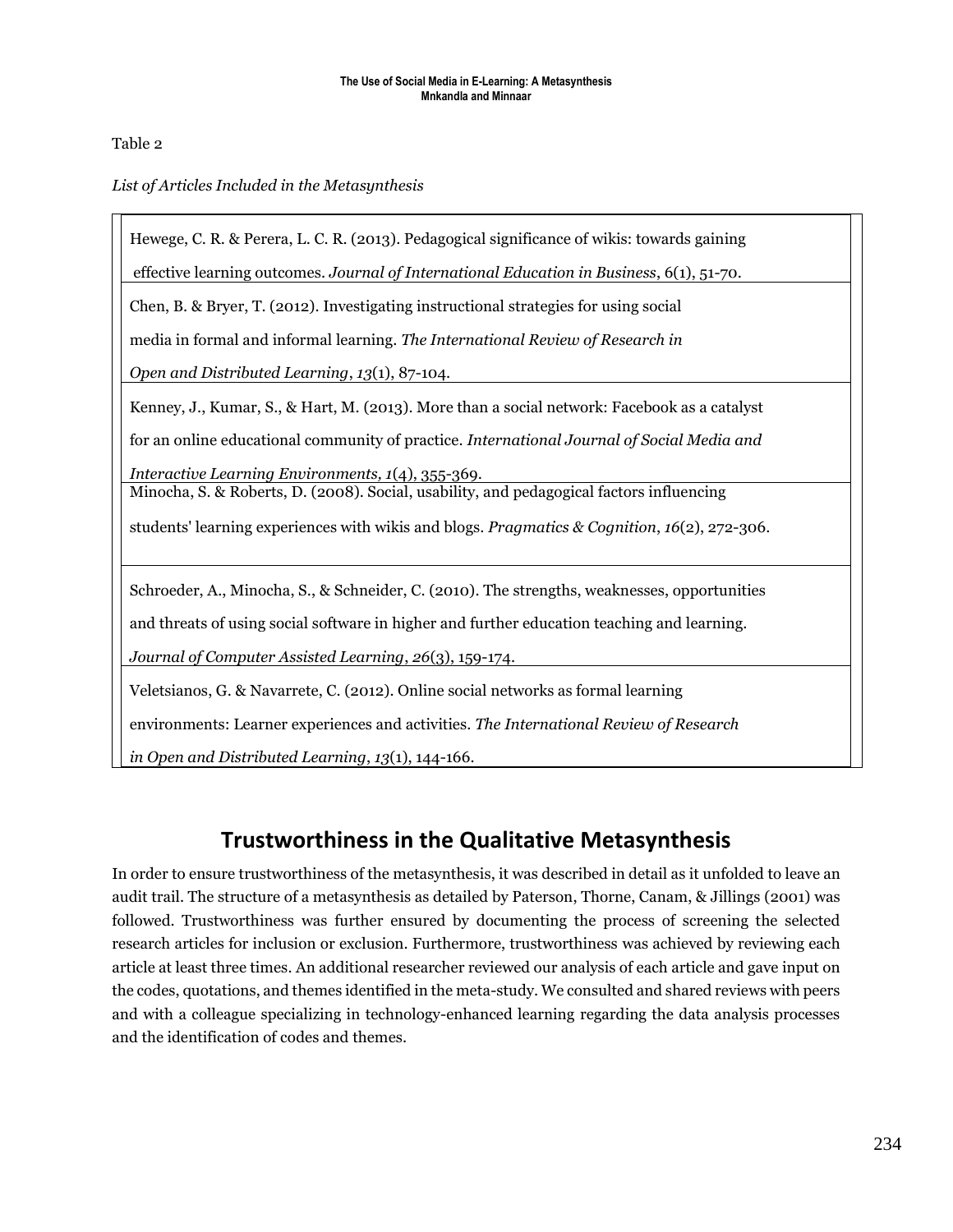During the meta-data analysis, we read through each article and noted the possible themes as we progressed, using a highlighter on hard copies of the articles to get an idea of the phenomenon of e-learning and the use of social media in order to enhance the learning process. We read through each article at least three times and loaded the articles on the AtlasTI computer programme to assist with data organization and data analysis. The codes that were identified during the reading of the articles and codes in the OCL framework were loaded on AtlasTI. The codes were continuously updated and added to the data analysis to include inductive and deductive data and codes to ensure a complete picture of social media in e-learning.

### **Data Analysis**

As indicated earlier, a metasynthesis comprises distinctive phases; namely, the meta–method analysis, the meta-data analysis and the meta-theory analysis, which is the systematic analysis of the qualitative research body of knowledge on social media and e-learning. The meta-method analysis is summarized in Table 3.

## **The Meta-Method Analysis**

The purpose of the meta-method analysis was to determine how the interpretation and implementation of qualitative research methods have impacted on the research findings and the emergent theory on the use of social media in e-learning in higher education. Table 3 displays the epistemological soundness of the research methods, demographic data, and general research aspects of the studies such as sample, social media, country, and research characteristics.

Each of the articles was analyzed in order to determine how the authors methodologically presented aspects such as aim and purpose of the studies, the research questions, trends in social media use, research design, data collection and data analysis, and the trustworthiness of the studies. Table 3 indicates that the research methods were mainly basic qualitative research using interviews. Four of the studies used traditional data collection methods, such as interviews and focus groups, to research e-learning and social media in the digital era. The structure did not make use of digital qualitative research methods such as online discussion, digital audio data collection, or visual digital media for their data collection. The sample criterion indicated that staff and students from higher educations were selected in the study. The social networks criterion gives information about the specific social media that were used in the original research. The most proliferate social media were blogs, wikis and Facebook. The country criterion was a simple reflection of the places where the research was conducted; and this study indicated that qualitative research on social media in e-learning was dominated by the USA and the UK.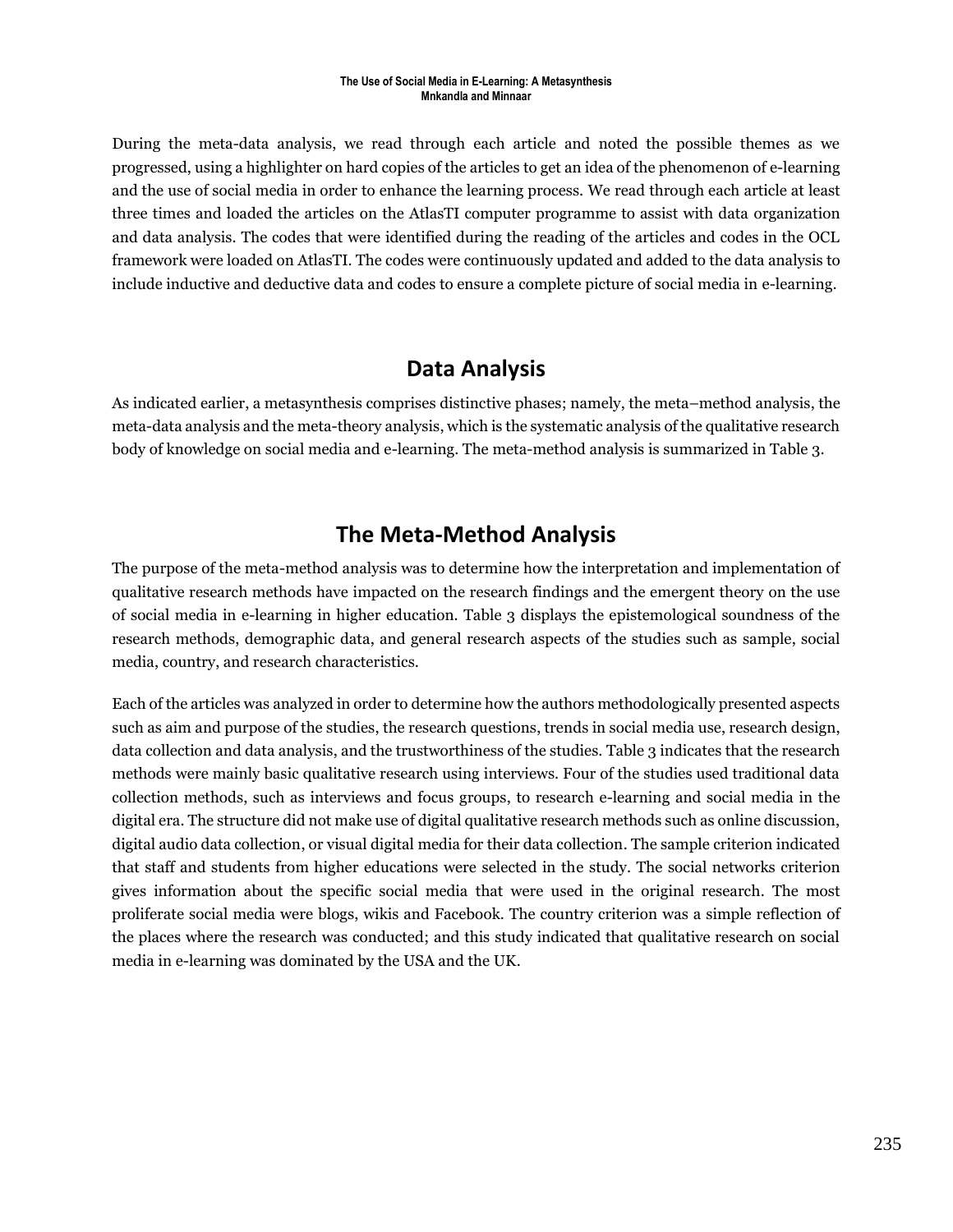### Table 3

### *Summary of Methodological Aspects in the Different Data Sources*

| <b>Studies</b>                           | Hewege &<br>Perera<br>(2013)                                                                                                    | <b>Chen &amp; Bryer</b><br>(2012)                                                                                             | Kenney et al.<br>(2013)                                                                                  | Minocha &<br><b>Roberts</b><br>(2008)                                                                        | Schroeder<br>Minocha &<br><b>Schneider</b><br>(2010)                                              | <b>Veletsianos &amp;</b><br><b>Navarrete</b><br>(2012)                                                                           |
|------------------------------------------|---------------------------------------------------------------------------------------------------------------------------------|-------------------------------------------------------------------------------------------------------------------------------|----------------------------------------------------------------------------------------------------------|--------------------------------------------------------------------------------------------------------------|---------------------------------------------------------------------------------------------------|----------------------------------------------------------------------------------------------------------------------------------|
| <b>Clear</b><br>research<br>questions    | Yes:<br>One question                                                                                                            | Yes:<br>Three questions                                                                                                       | Yes:<br>One question                                                                                     | Yes:<br>Three<br>questions                                                                                   | Not stated                                                                                        | Yes:<br>Two questions                                                                                                            |
| <b>Clearly</b><br>stated<br>study aims   | Yes:<br>To explore the<br>effectiveness<br>and<br>pedagogical<br>implications of<br>integrating<br>wikis into the<br>curriculum | Yes:<br>To investigate<br>pedagogical aspe<br>of<br>using social<br>media to<br>connect<br>formal and<br>informal<br>learning | Yes:<br>To<br>demonstrate<br>that Facebook c<br>be used<br>as a means<br>of building<br>an<br>online CoP | Yes:<br>To<br>empirically<br>investigate<br>the role of<br>wikis and<br>blogs in<br>teaching and<br>learning | Yes:<br>To explore<br>the<br>benefits of<br>introducing<br>social<br>software<br>into a<br>course | Yes:<br>To identify,<br>describe,<br>and understand<br>learners'<br>experiences<br>in online learning<br>through<br>social media |
| <b>Research</b><br>design                | Exploratory<br>qualitative                                                                                                      | Exploratory<br>qualitative                                                                                                    | Exploratory<br>qualitative                                                                               | Case study                                                                                                   | Exploratory<br>qualitative                                                                        | Exploratory<br>qualitative                                                                                                       |
| Data<br>collection                       | Content of<br>student-<br>generated<br>wikis and<br>assignments                                                                 | Interviews                                                                                                                    | Focus<br>Groups                                                                                          | Content of<br>student-<br>generated<br>wikis and<br>e-mails                                                  | <b>Interviews</b>                                                                                 | Interviews                                                                                                                       |
| Data<br>analysis                         | <b>NVivo</b><br>data analysis                                                                                                   | Thematic<br>analysis and<br>comparative<br>coding                                                                             | Content<br>analysis                                                                                      | Inductive<br>analysis                                                                                        | Thematic<br><b>SWOT</b><br>analysis                                                               | Constant<br>comparative<br>method                                                                                                |
| <b>Data</b><br>description<br>and rigour | A line-by-line<br>analysis or<br>microanalysis<br>was performed<br>on the content                                               | Full analysis<br>by one coder<br>followed by<br>re-coding by the<br>second coder                                              | Independent<br>coding was<br>followed by<br>the<br>comparison<br>of codes                                | Dual-coding<br>by the two<br>independent<br>coders                                                           | Independent<br>analysis was<br>followed<br>by joint<br>analysis                                   | Independent<br>analysis was<br>followed<br>by joint analysis                                                                     |
| <b>Sample</b>                            | 80 students, 30<br>assignments,<br>6 academics<br>Australia                                                                     | 57 public<br>administration<br>faculty<br>Members USA                                                                         | 16 PhD<br>students<br><b>USA</b>                                                                         | 70 students<br>(wikis),<br>15 students<br>(blogs) the U                                                      | 20 social<br>software<br>initiatives<br>from UK                                                   | 10 Masters<br>and doctoral<br>students<br><b>USA</b>                                                                             |
| <b>Social</b><br>media in<br>e-learning  | The use of<br>wikis                                                                                                             | Blogs, wikis,<br>Facebook,<br>virtual worlds                                                                                  | Application of<br>Facebook                                                                               | <b>Blogs</b> and<br>wikis                                                                                    | Social media                                                                                      | Elgg                                                                                                                             |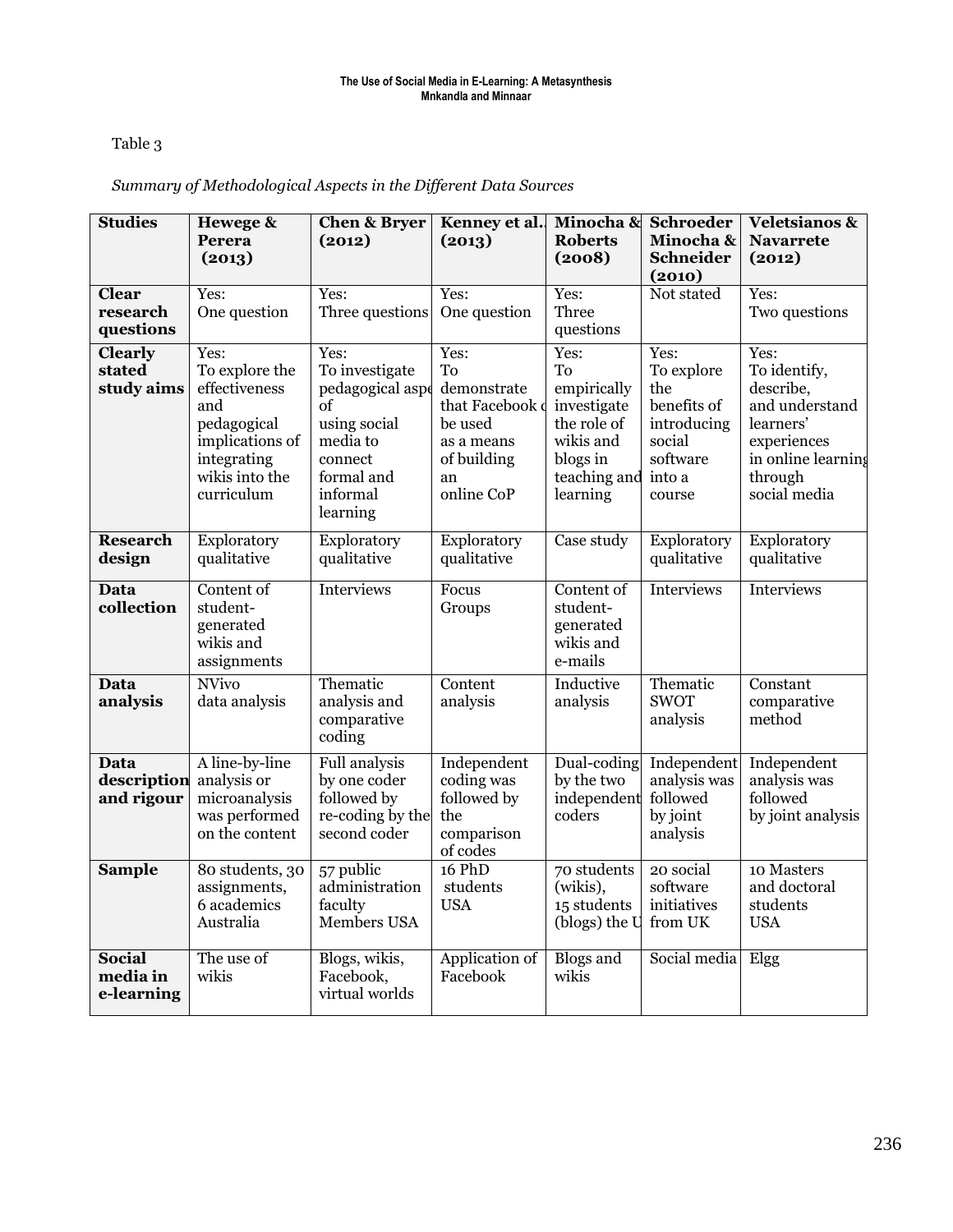## **The Meta-Data Analysis**

Seven distinct themes have emerged from the data. The concept of the theoretical framework for the study such as idea generation, idea organization, and knowledge building was clearly deduced from the data. Themes such as social learning, deep learning, student support, and safe environment emerged from the data as displayed in the meta-data analysis. Reference was made to the various data sources by numbering the articles from two to seven—for example, (5:116)—where five indicated the data source number and 116 the place or reference in the data source. The main purpose of the meta-data analysis was to extend knowledge about the use of social media in e-learning in higher education from the theoretical perspective of online collaborative learning (OCL) (Harasim, 2012).

# **Themes from the Online Collaborative Learning Theory by Harasim (2012)**

The online collaborative learning (OCL) theory, according to Figure 1, provides a theoretical framework to help design and inform activities in e-learning. The OCL theory advances from idea generation and idea organization to the intellectual convergence stage. E-learning activities are linked with conceptual processes to encourage deep learning in technology-enhanced learning environments. The three stages of the OCL were evident in the metasynthesis and described as theme one to three in this study.

### **Theme One: Idea Generation**

This theme was about blogging and wikis and how students use it in e-learning. Blogging, as part of education, is a type of online journal that enables the teacher and the students to post comments on course content. Blogs can be used as learning and communication tools. In this study it was evident that students did not use them as learning tools, but rather as private communication tools. It is evident that the students must be made aware of the main aim of the blogs, such as an administrative blog for lecturers to post learning material. The second type of blog in education is the whole-class-blog for the purpose of comments on the lecturer's post on course content. Lastly, there could be individual student blogs for reflection on the learning process.

When you write a study blog it's very personal and you mainly write it for yourself, and any coursemates who might look in. The blog was for me and not for anybody else. I could also demonstrate to my tutor that I was alive and working. These students' blogs were personal and they did not expect or seek comments and rarely read or responded to any comments that they received. (5:48)

Wikis are tools that are shared spaces where teachers and students are able to post and build content in order to create a collaborative piece of information. In education, the purpose of wikis and blogs is very much the same, but wikis are focused on co-construction of knowledge by a group of students to promote constructivism in education. The participants in this meta-study reflect as follows on wikis in education:

One student noted: Initially when the task was presented to us, I was hesitant to contribute, as I did not fully understand what was required" "Other students waited to see the wiki contributions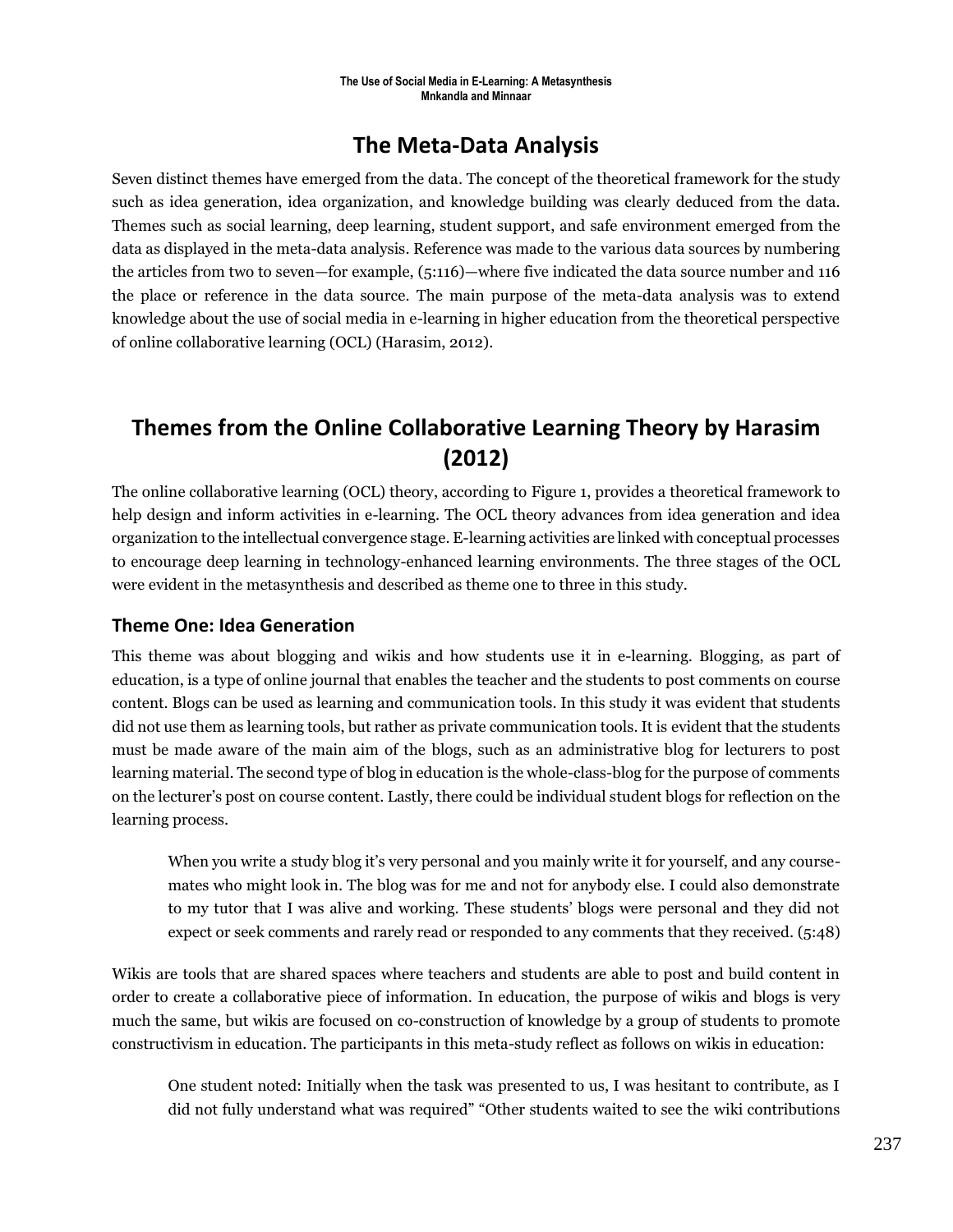from multiple students and hence claimed: when few students initially contributed, [it was] very difficult to engage. (3:4)

### **Theme Two: Idea Organization**

This theme includes aspects on how students make sense of the knowledge and how problem-solving is employed to assist in making sense in learning. Meaning is one of the responsibilities of education to draw attention to noticeable aspects and ways in which meaning is constructed in the text digitally as well as how we fulfil our intentions in the world. The concept of community of practice (CoP) or community of inquiry (Col) in social media and education where people work together through interactions to create discourse by means of constructivism consists of mainly three components: teaching presence, cognitive presence, and social presence. This is described as follows:

In the CoP in this research study, students continually negotiated meaning, worked towards their individual and collective goals, shared their application of learning in their practice, and supported each other through the rigors of doctoral study. (4:28)

Problem-solving is an important part of many disciplines; and the development of problem-solving skills requires a sound knowledge base with various concepts and the ability to interconnect these concepts.

Within a CoP the community is built and the practice is supported through the sharing of knowledge relevant to the shared domain of interest, but also through the sharing of self through personal and professional interactions. Working towards a common goal or finding collective solutions to problems in this CoP included such activities as explaining wrong answers (knowledge sharing), providing motivation (support), and explaining where to find resources (problemsolving). (4:21)

### **Theme Three: Knowledge Building**

In this theme, students reach an agreement to disagree or to reach consensus. Knowledge construction and collaboration in terms of e-learning can be described as the process that suggests that students are much more actively involved in the joint enterprise with the teacher and peers in creating knowledge. The participants in the various studies describe knowledge building in terms of constructivism and the use of the wiki in education as follows:

The wiki activities involved a group of students contributing requirements to the group-wiki, discussing the requirements, identifying conflicts and ambiguities within the requirements, and resolving the conflicts through discussions from the perspectives of different stakeholders, to produce an unambiguous requirements specification. The wiki activities were designed to be selfmanaged by the students and required minimal or no intervention by the tutor and thereby avoided any significant increase in the tutors' workload. (5:5)

Students expressed in interviews and reflective accounts that wiki-based collaboration had facilitated their learning and that they became aware of the various issues and challenges of team-working in virtual teams in real-world software engineering projects. (5:17)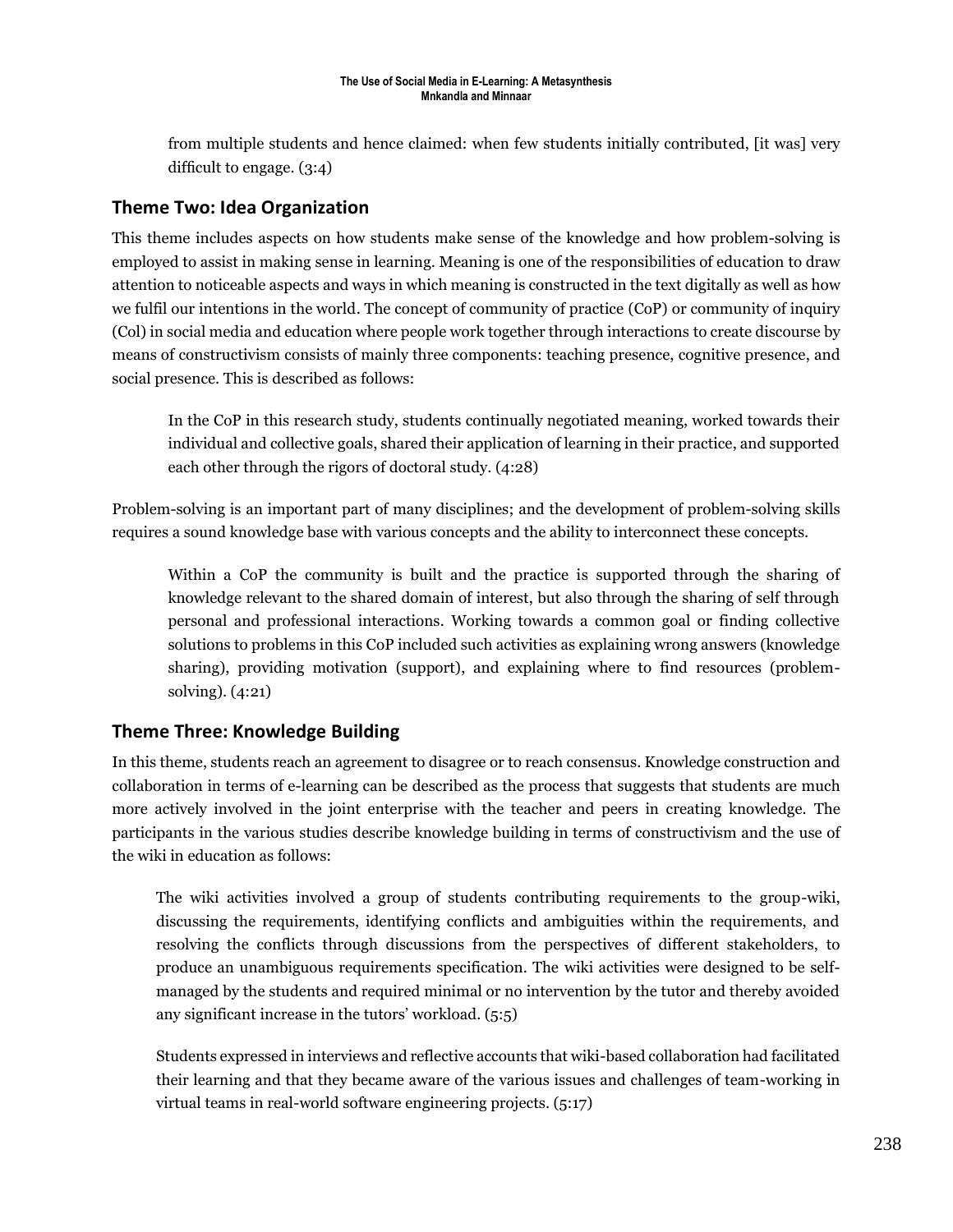# **Emergent Themes from the Meta-Data Analysis**

Four new themes (themes four to seven) emerged from the qualitative data on social media and e-learning; namely, social learning, deep learning, student support, and learning environment, as displayed in Figure 4. The OCL framework themes together with the four emerging themes below completed the framework for using social media in e-learning in this metasynthesis.

### **Theme Four: Social Learning**

The theme consisted of social media and constructivism. Social media are simply digital technologies that allow us to create and share knowledge and material with others via the internet. Social media is all about participation, collaboration, interactivity, community-building, sharing, networking creativity, distribution, and flexibility. Constructivism is rooted in the works of Piaget (1896-1980) and Vygotsky (1896-1934) in which the learning process is informed by cultural influences (Harasim, 2012) and is described as follows:

The notion of social learning can be traced back to the theory of social constructivism in the 1960s. The basic principle is that students learn most effectively by engaging in carefully selected collaborative problem-solving activities, under the close supervision of instructors. Collaboration is the most important characteristic of social learning. While instructors help to facilitate group interactions, students have the autonomy to self-select what they need to learn to gain a better understanding of the problem. (2:6)

Learners supported one another in their learning and noted that they perceived their learning experience was enhanced by their interactions. Additionally, students did not appear to mix social and educational participation and seemed to need support in managing the expanded amount of information available to them. In order to manage their time and participation, learners devised strategies and "workarounds" to complete assigned activities and course commitments. (7:6)

### **Theme Five: Deep Learning**

Theme five was all about building trust, meaning in learning, and cognitive deep learning. Trust is about effective teamwork and team members; and everyone is contributing equally and behaving appropriately and differences of opinion in the team can be sorted out in a supportive environment. Deep learning is described in terms of trust, interaction with other students, and reflection, as follows:

It is the willingness to trust, interact, and share with others that develops a sense of belonging to the community. In this instance, one of the main functions of the CoP is the interactions amongst members who are geographically disbursed [sic].(4:37)

Reflection is the process of stepping back from an experience to ponder, carefully and persistently, it's meaning to the self through the development of inferences; learning is the creation of meaning from the past or current events that serve as a guide for future behaviour. One of the goals of reflective learning is to encourage professionals to recognise the routine, implicit skills in their practice, which tend to be delivered without conscious deliberation or a deeper questioning of the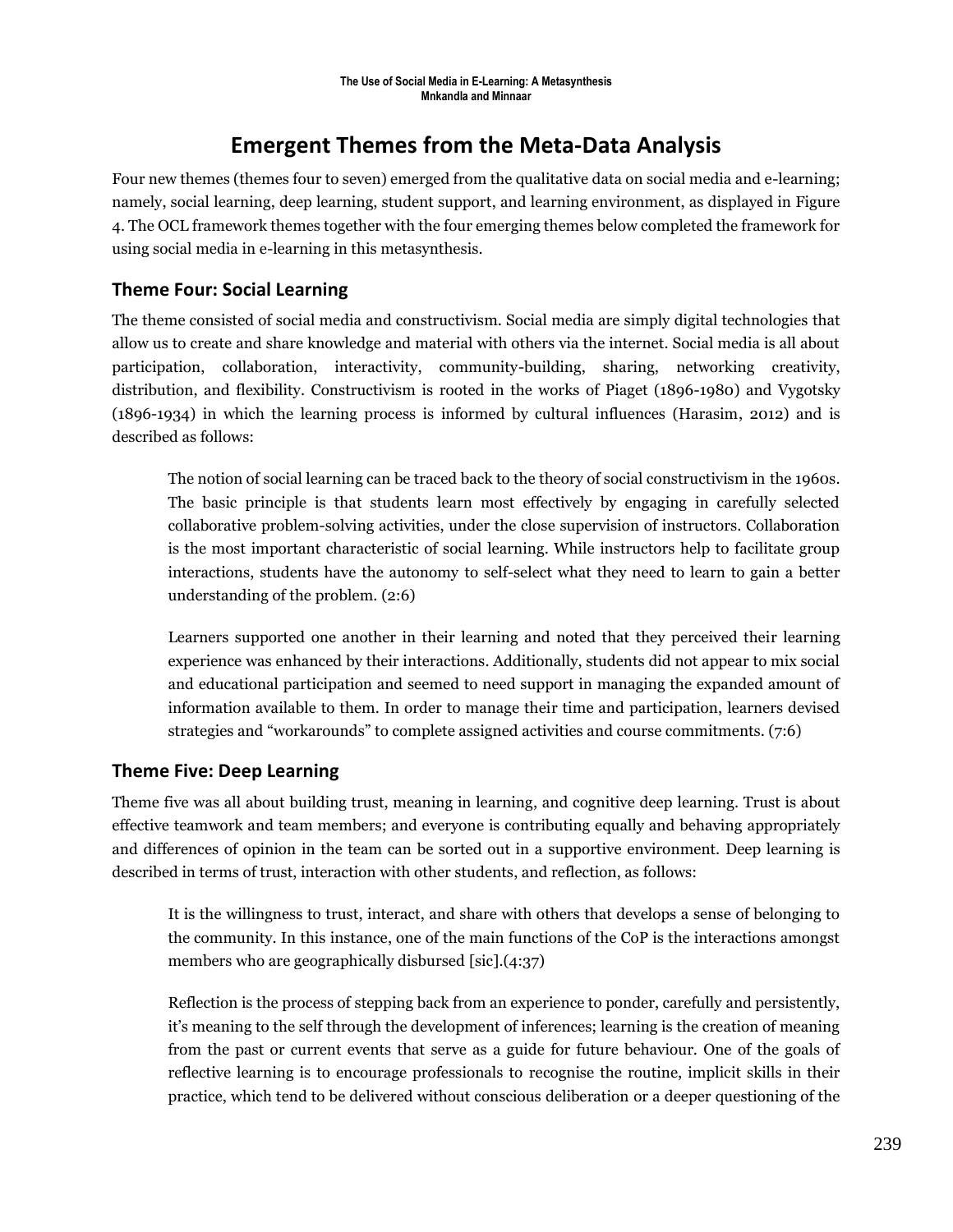wider situation or context within which the practitioner is operating. (5:21)

### **Theme Six: Student Support**

This theme was about a community of practice, which is a support structure where people come together to share knowledge and create a discourse through interaction as educators become more student-centred in their approach to teaching and learning. Those who are using social media in their teaching move from covering the content to helping students to master learning. This study indicates student support via social media as follows:

This research demonstrates that it is possible to use Facebook as a student-developed CoP to facilitate collaboration and community-building among students in support of their learning. Group members appeared to be more comfortable asking questions and seeking clarification within the informal Facebook community than in more formal or official virtual spaces in their online programme where faculty members were present. (4:47)

It is the interweaving of the community and the practice within the domain which is the foundational aspect of the CoP. The domain for this example includes being both a practitioner of educational technology and a student in the online doctoral programme in educational technology. (4:5)

### **Theme Seven: Learning Environment**

This theme was about the safety and security issue when using social media in academia and related problems around it which are worth mentioning. Most universities do not have control over terms and conditions of social media. When agreeing to the terms and conditions of social media, lecturers and students take the responsibility on themselves to comply and act within the legal boundaries. You should monitor the sites and visibility of your work. The participants in this study seem to be mindful of safety issues when using social media in education and reflect as follows:

Only in five of our twenty cases, the institutions reported of explicit attempts to safeguard the issues of a social software initiative. The safeguarding focused on reminding the students of the existing institution's computing code of conduct asking the students to formulate policies, or simply informing the students about the risks. Interestingly, we did not encounter any initiative which created specific safeguards to protect students from outside harm, although the threats are wellknown. We found that social software initiatives are largely initiated and carried out by individual educators with little guidance and support from their institutions. However, to mitigate these risks, institution-level support and interventions will help to manage the threats and to initiate a discourse which engages students and educators to formulate sound and practical solutions and guidelines. (6:3)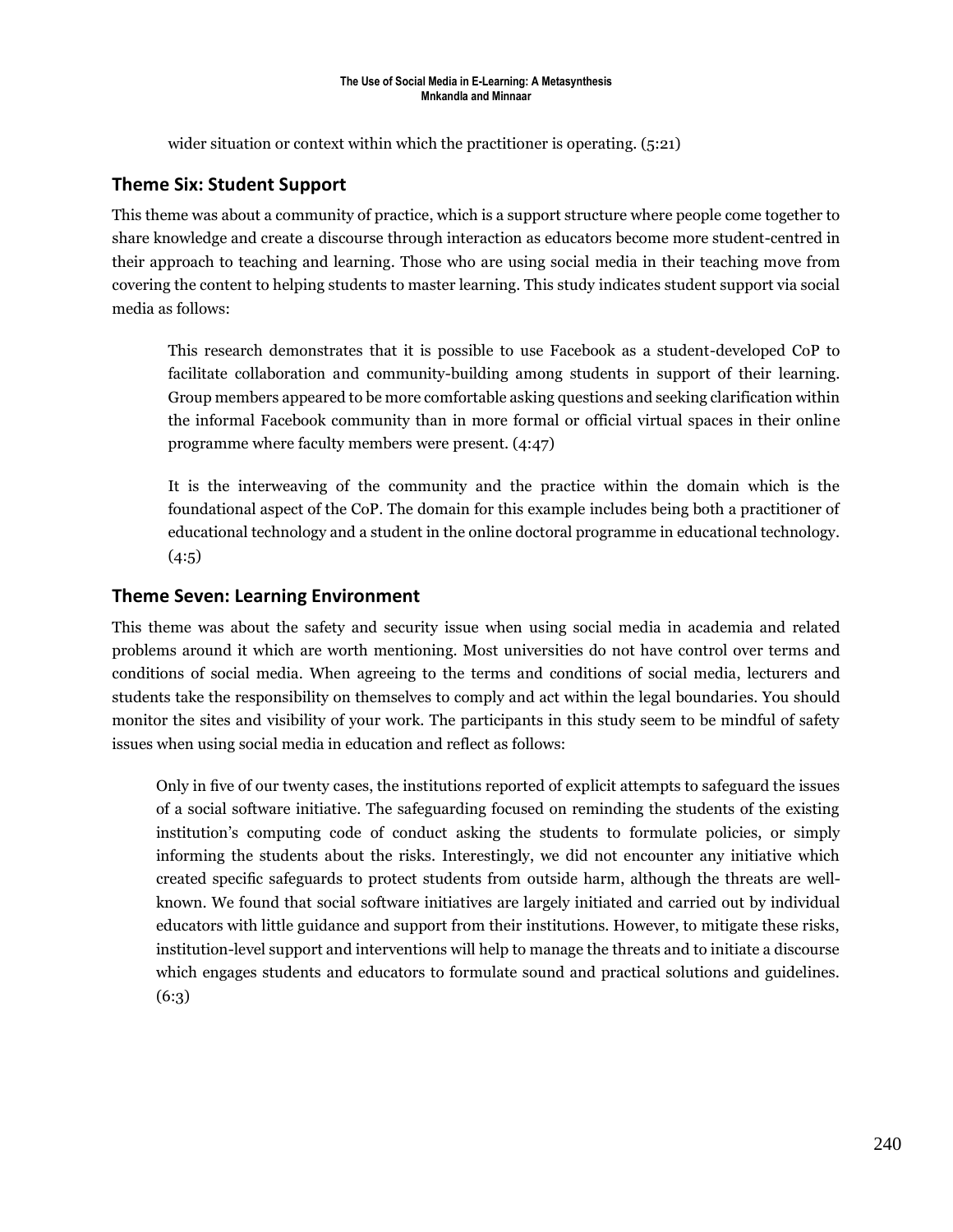## **Meta-Theory Analysis**

The meta-theory aspect of this research involved the analysis of a detailed study of research work on social media and the study of research into relevant e-learning theories. The major paradigms underlying the theoretical frameworks that were investigated were included in social learning theory, social interactivity theory, constructionism and social constructivism, and online collaborative learning theory (Harasim, 2012). Collaboration and social constructivism were the main theoretical frameworks guiding the use of social media in e-learning in higher education that point towards a more integrative (collaborative) and coconstructivism peer supportive approach to learning in the digital age.

## **Discussion and Insights from the Data**

Each of the three analytic phases namely, the meta-method, the meta-theory and the meta-data analysis provided a unique angle or vision from which social media and e-learning were deconstructed and interpreted. In the following part of the paper, we consider the metasynthesis as it shaped the larger context of the project on social media and e-learning in ODL. It is not possible to predict the extent to which new knowledge or new theory can be synthesized, until the products of the meta-data analysis, meta-method and meta-theory are individually and collectively interpreted.

The larger intent of the meta-synthesis is not to raise questions about highlighted issues, but to build a framework or to provide good practice guidelines for practice. The appeal for metasynthesis lies in our hunger for more truth, more accurate and real explanations and practice guidelines to make sense of our everyday practices and, in this case, the use of social media in e-learning.

# **Insights from the Meta-Method Analysis**

The meta-method analysis offered a strategy to reflect on the role of research methodology and how it shaped the findings of individual studies. From the meta-method analysis, we begin to identify the nuances of the various qualitative approaches in e-learning. To an extent, the methods reflected the academic discipline choices; and in this metasynthesis, the qualitative research in social media and online learning pointed to an exploratory level of research.

The included studies used explorative qualitative research methods; and one case study indicates that the academic interrogation in e-learning is not yet at theory development level and that most research is just scratching the surface. The data analysis methods in social media and e-learning qualitative research were also at line-by-line analysis level and not at synthesis level yet. The studies used mostly wikis, Facebook, and blogs as social media to enhance e-learning in this study.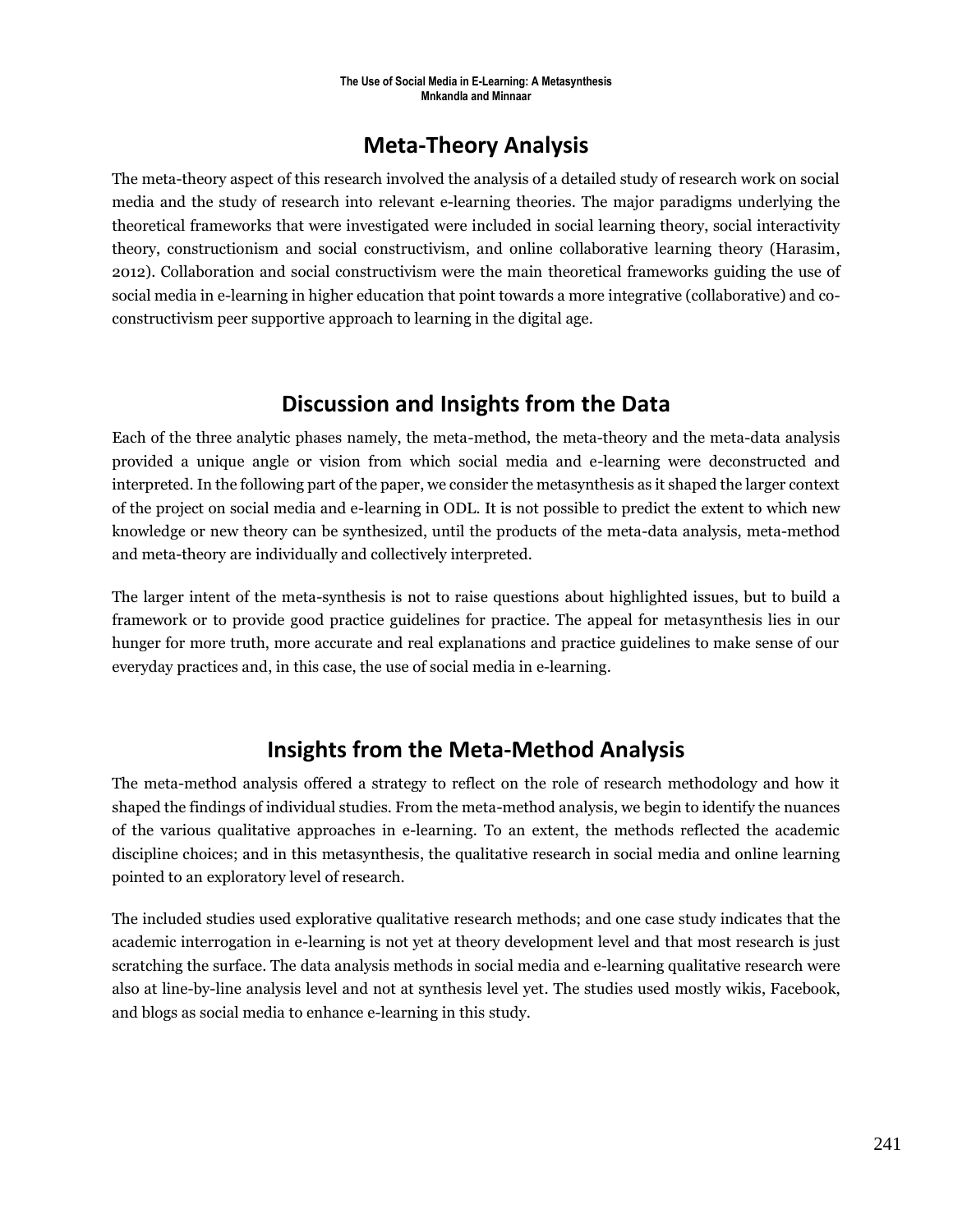## **Insights from the Meta-Theory Analysis**

The meta-theory created the context in which the implications of a range of theoretical approaches impacted on the body of knowledge. Each primary qualitative article was studied individually and comprehensively for demographic and theoretical context to understand the different ways that researchers obtained various findings through the last decade on social media in e-learning. The research in e-learning and social media use is currently still at a social learning theoretical level without the use of educational pedagogies and conceptual frameworks. An alarming fact was that most of the studies in this synthesis referred to social constructivism, but did not interrogate the use of educational theories in e-learning further than just a sentence or two in the literature review. In the context of these theoretically poor underpinnings in the qualitative research, we did not interpret any particular conflict between the studies, but we did arrive at a comprehensive theory for the use of social media in e-learning which could assist the users of e-learning with a framework for decision-making as to the nature of the social media and its fitness for purpose in the various modules or courses in e-learning.

# **Synthesizing Insights**

Seven distinct themes have emerged from the data and include idea generation, idea organization and knowledge building as described in the online collaborative learning (OCL) model as displayed in Figure 1. Emerging from this metasynthesis are the themes of social learning, deep learning, student support, and safe environment depicted in Figure 3. The metasynthesis indicates that for e-learning with social media to be successful, all teaching and learning efforts must be anchored in student support since student support is the foundation of any learning and especially e-learning.

The metasynthesis for the use of social media in e-learning indicates that for effective and deep learning to take place in higher education, students must be guided in blogging and using wikis for the co-construction of knowledge. Students must be able to generate ideas because these ideas are required for engaging in group dissuasion, brainstorming, and articulating views and discussions related to knowledge issues in their respective disciplines. See figure 4.

Secondly, the ideas must be organized and refined by the students through the processes of problem-solving and making sense of academic content. Students start organizing, analyzing and filtering ideas through agreement or disagreement with others in the group. Input from the facilitator might be needed as a form of moderation and analysis to cluster ideas into meaningful units and knowledge building. Analytical skills are needed in the process.

Thirdly, knowledge creation, displayed in Figure 4, must be facilitated through social learning strategies such as real life examples, collaboration, and constructivist pedagogy. Students must be supported by interaction, guidance, and clear learning outcomes. Intellectual processes must take place, such as discussions and analysis of information through a process of convergence and synthesis of concepts to create knowledge. Intellectual convergence is also characterized by agreements and disagreements with the final product being a piece of knowledge created by a group of people or students or colleagues. In this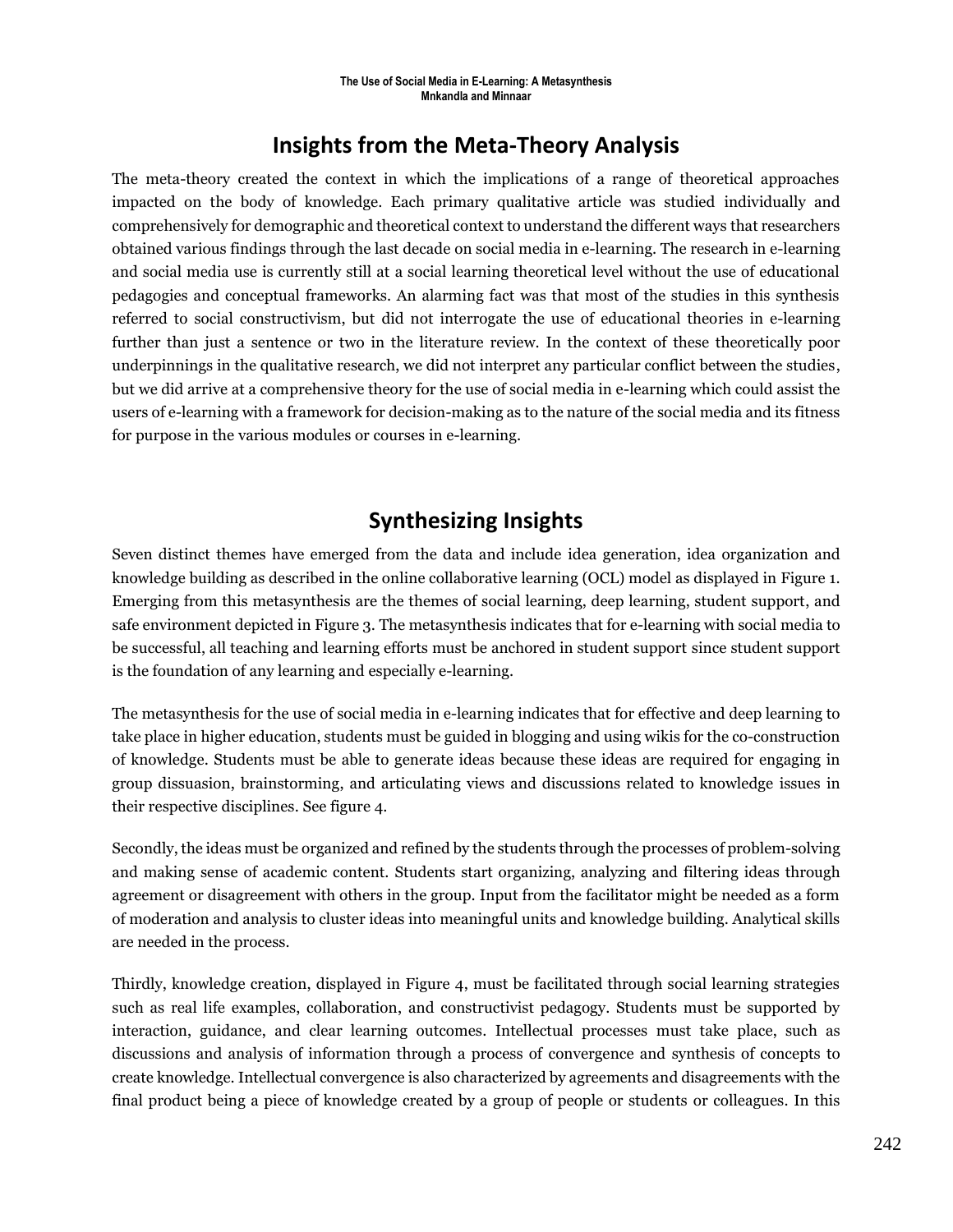process the group members move towards consensus in the knowledge creation process.

For intellectual convergence and consensus on academic knowledge creation, the students or group members need a safe and secure environment to work in. Social media tools are important in the learning process. Central to collaborative learning and knowledge building is the need for a shared space for discourse and interaction. Therefore, higher education institutions that are moving towards adopting social media to facilitate knowledge creation must ensure that the participants can do it in a safe and supportive environment. See Figure 4.

Lastly and perhaps most importantly, is the student's support factor, which emerged from the data coupled with a community of practice or communities of inquiry in e-learning. A well-known feature of ODL is the distance between the student and the lecturer, the institution, and the other students. With e-learning and the use of social media, the loneliness could be changed to communities of practice (CoP) or communities of inquiries (CoI). Social commitment, interactions, and friendships form the glue for all communities of practice and motivate active and regular member participation. Social and academic discourse in e-learning could be a mechanism for participation and knowledge building which is a part of constructivism and important for deep learning. For the framework for using social media in e-learning as displayed in Figure 4 to be effective, social engagement in which members of the academic module or course must demonstrate commitment and active participation in a safe and trusting environment.

Among other things, Wenger, McDermott, and Snyder (as cited in Hartnell-Young and Morriss, 2007) suggested that any learning community must interact with other communities of practice in a purposeful way. The traditional isolation of the teacher must change to a more collegial approach to learning and communication as knowledge sharing is now possible. Interaction with the online community of practice provides teachers and educators with a global perspective as people from many countries communicate without ever meeting one another in person.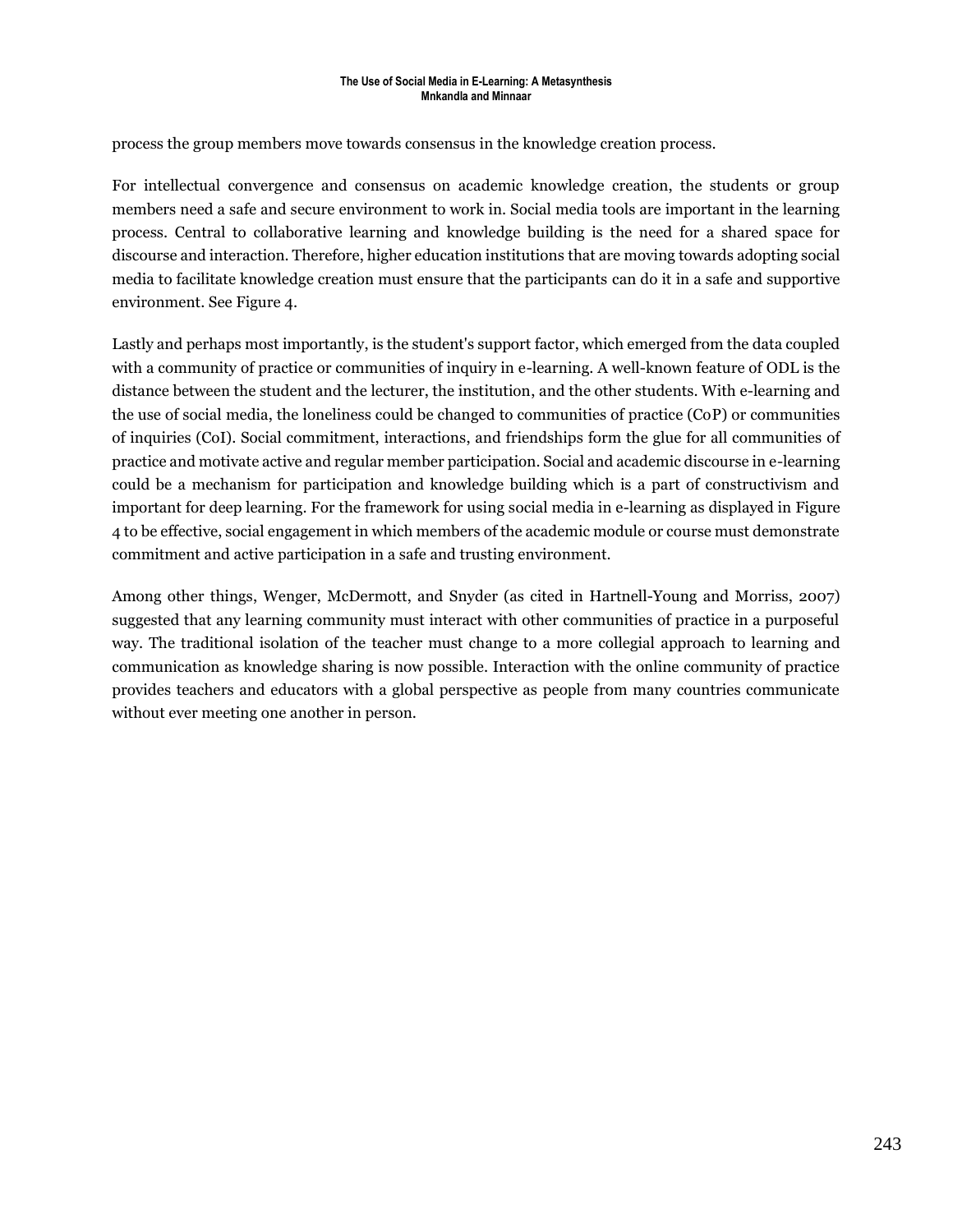

*Figure 4*. The framework for using social media in e-learning (adapted from the OCL theory by Harasim, 2012).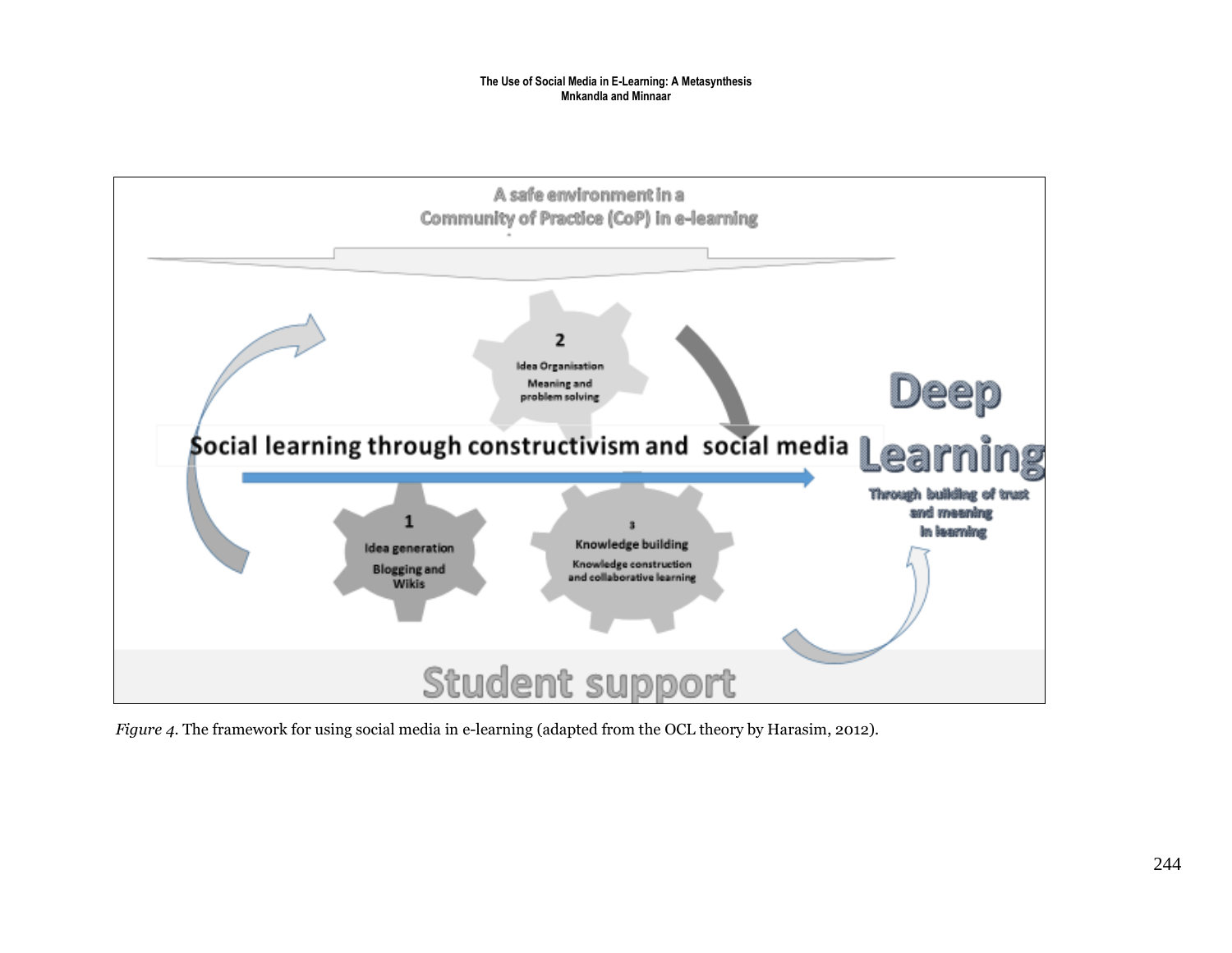## **Implications for e-Learning**

The metasynthesis indicates that most qualitative researchers in e-learning and the use of social media are still at the entry level of qualitative research and interviews instead of electronic resources are used to collect data. It is evident that e-learning in higher education is pointing towards a more integrative (collaborative) and constructivism and supportive approach for learning in the digital age as illustrated in Figure 1, the OCL theory Harasim 2012) and Figure 4. The conclusion of this metasynthesis is deemed to be valuable and applicable to use for planning and managing e-learning, using social media in higher education, as illustrated in Figure 4.

If educators in higher education and ODL really want deep learning for their students in e-learning environments, it is important to plan interactions and strategies for using social media in e-learning by using the framework in Figure 4. The framework is based on the work of Harasim (2012) concerning online collaborative learning, which is aimed to ensure that students are supported, safe, and connected in their learning journey.

Inasmuch as social media has significantly reduced the gap between learners, their peers, and their teachers, we should not forget that there are still important things that students miss in e-learning. The use of wikis and blogs in e-learning could facilitate social learning, peer review and co-creation of knowledge. Idea organization could be facilitated through the community of practice by using discussion forums, blogs or wikis for students to refine ideas by means of the OCL theory as described by Harasim (2012) and the emerging themes from this metasynthesis.

There may be positive signs that these social networking tools will enable learning environments that are more personal, participatory and collaborative learning spaces. For deep learning to occur, we have to consider careful planning in e-learning (McLoughlin & Lee, 2007). Intellectual convergence or knowledge construction happens when students form collaborative online groups to facilitate communities of practice in which they can refine ideas.

As shown above, concepts that emerged during meta-analysis and illustrated in Figure 1 and Figure 4, social media facilitate communication among the learners and between the learners and the teacher by forming social links among the participants. Once social networks such as CoPs are formed, knowledge is shared which leads to learning and the creation of new knowledge through collaborative activities. If students could use social media within the CoPs and feel safe and supported to build knowledge, the social learning could facilitate deep learning.

## **Conclusion**

The findings showed that the use of social media still lacks important empirical data. The proposed framework could be useful to instructional designers who are interested in using modern learning theories and who want to adopt social media in e-learning in higher education as a deep learning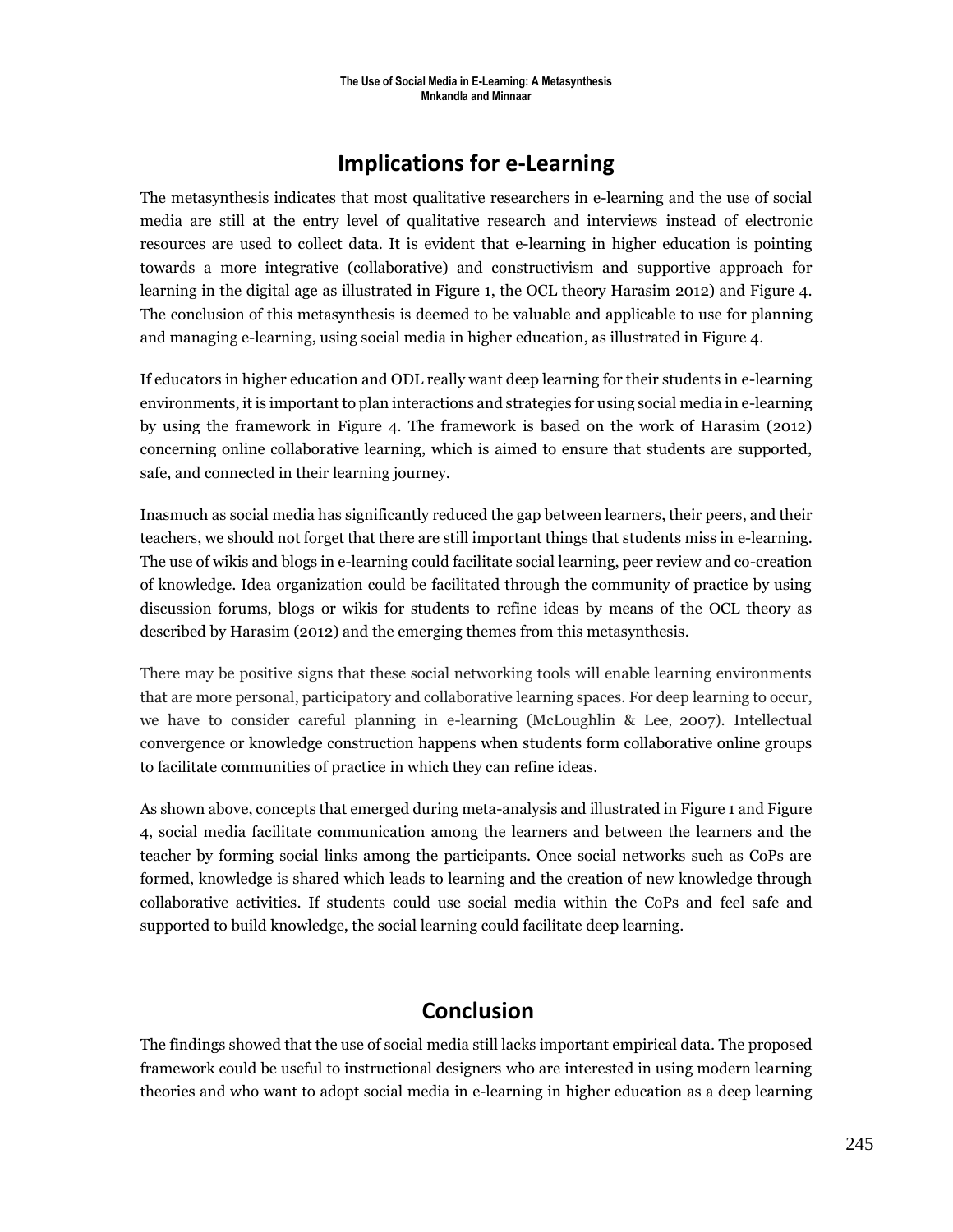strategy.

In conclusion, through this metasynthesis, a conceptual framework was developed for using social media such as blogs and wikis for idea generation, problem-solving through discussions, Skype or Google Hangout, Facebook, and even mobile apps, such as WhatsApp, to organize and co-create knowledge. This can only happen in a safe and supportive environment in e-learning where deep learning is facilitated through building trust in one another and in the learning process within a CoP. In a CoP, online students can refer, talk, or discuss and validate academic issues and co-create knowledge constructively. Students in e-learning can be developed into individuals who are technologically skilled for the digital age and who find meaning in learning through e-learning with technologies and social media.

### References

- Bates, A. W. (2015). *Teaching in a digital age*. Vancouver, B.C.: Tony Bates Associates Ltd. Retrieved from<http://opentextbc.ca/teachinginadigitalage/>
- Carpenter, J. P. & Krutka, D. G.( 2015). Social media in teacher education. In M.L.Niess, . & H. Gillow-Wiles (Eds.), *Handbook of research on teacher education in the digital age* (pp. 28-54) Hersey, PA: IGI Global.
- Chen, B., & Bryer, T. (2012). Investigating instructional strategies for using social media in formal and informal learning. *The International Review of Research in Open and Distributed Learning*, *13*(1), 87-104.
- Hadjerrouit, S. (2010). A conceptual framework for using and evaluating web-based learning resources in school education. *Journal of Information Technology Education*, 9, 53-79.
- Harasim, L. (2012). *Learning theory and online technology*. New York, NY: Routledge.
- Hartnell-Young, E. & Morriss, M. (2007). *Digital portfolios–Powerful tools for promoting professional growth and reflection* (2nd ed.). Thousand Oaks: Corwin Press.
- Hewege, C. R. & Perera, L. C. R. (2013). Pedagogical significance of wikis: towards gaining effective learning outcomes. *Journal of International Education in Business, 6*(1), 51-70.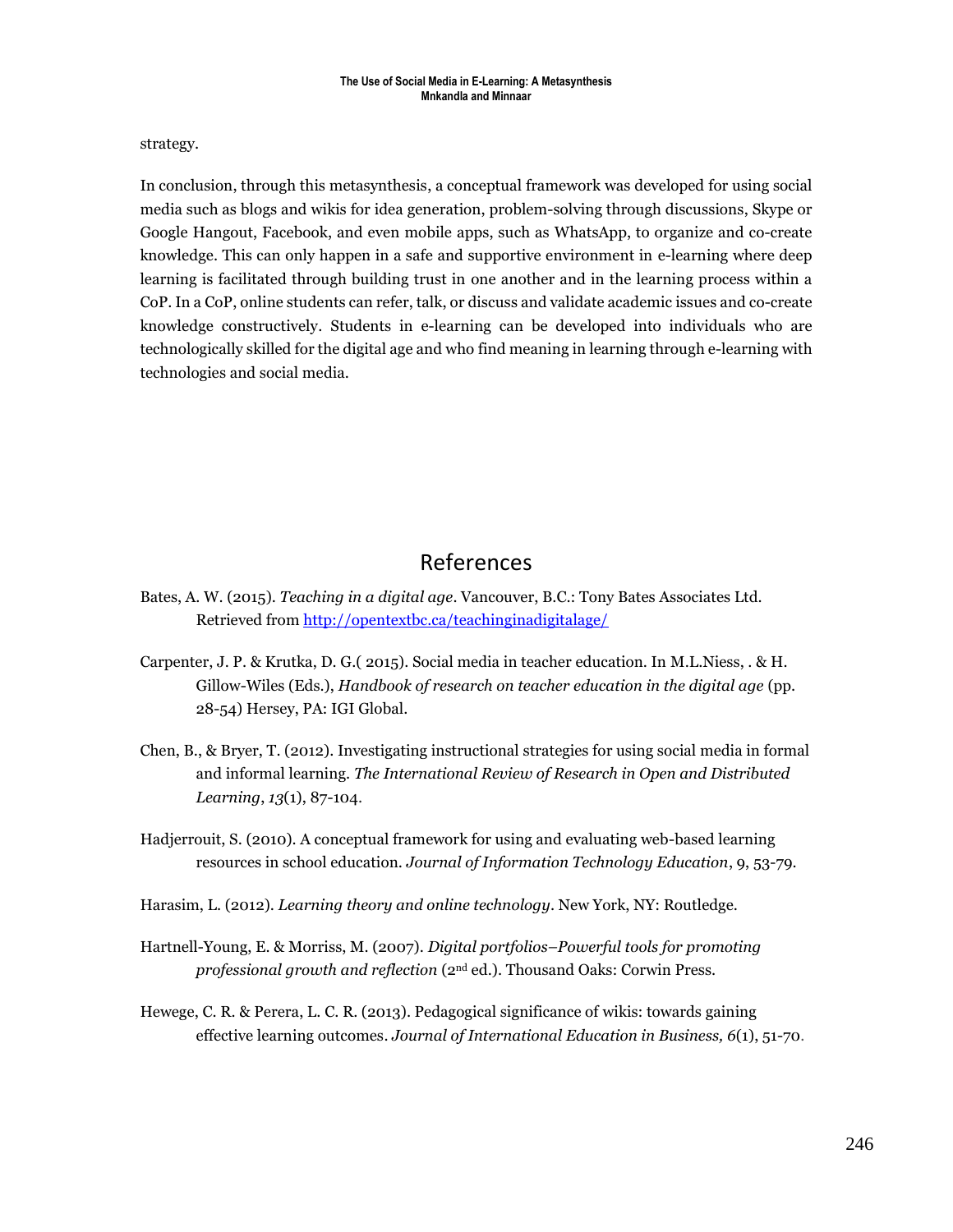- Kenney, J., Kumar, S., & Hart, M. (2013). More than a social network: Facebook as a catalyst for an online educational community of practice. *International Journal of Social Media and Interactive Learning Environments, 1*(4), 355-369.
- McLoughlin, C., & Lee, M. J. (2007). Social software and participatory learning: Pedagogical choices with technology affordances in the Web 2.0 era. In: ICT: Providing Choices for Learners and Learning. *Proceedings ascilite Singapore 2007.* 664-675.
- Mehlenbacher, B., Bennett, L., Bird, T., Ivey, M., Lucas, J., Morton, J., & Whitman, L. (2005). Usable online learning: A conceptual model for evaluation and design. In Proceedings of HCI International 2005: 11th International Conference on Human-Computer Interaction, Volume 4—Theories, Models, and Processes in HCI. Las Vegas, NV: Mira Digital P, pp. 1- 10.
- Minocha, S., & Roberts, D. (2008). Social, usability, and pedagogical factors influencing students' learning experiences with wikis and blogs. *Pragmatics & Cognition*, *16*(2), 272-306.
- Park, Y. (2011). A pedagogical framework for mobile learning: Categorizing educational applications of mobile technologies into four types. *The International Review of Research in Open and Distributed Learning, 12*(2), 78-102.
- Paterson, B. L., Thorne, S. E., Canam, C., & Jillings, C. (2001). *Meta-study of qualitative health research: A practical guide to meta-analysis and meta-synthesis.* Thousand Oaks: Sage.
- Petersen, D. (2007). Usability theory, practice and evaluation for learning objects. In K. Harman & A. Koohang (Eds.), *Learning objects: Applications, implications, & future directions* (pp. 337-370). Santa Rosa, CA: Informing Science Press.
- Sandelowski, M., Trimble, F. M., Woodard, E. K., & Barroso, J. (2006). From synthesis to script: Transforming qualitative research findings for use in practice. *Qualitative Health Research, 16*(10), 1350-1370.
- Schroeder, A., Minocha, S., & Schneider, C. (2010). The strengths, weaknesses, opportunities and threats of using social software in higher and further education teaching and learning. *Journal of Computer Assisted Learning*, *26*(3), 159-174.
- Thorne, S., Paterson, B., Acorn, S., Canam, C., Joachim, G., & Jillings, C. (2002). Chronic illness experience: insights from a metastudy. *Qualitative Health Research*, *12*(4), 437-452.
- Veletsianos, G. & Navarrete, C. (2012). Online social networks as formal learning environments: Learner experiences and activities. *The International Review of Research in Open and Distributed Learning*, *13*(1), 144-166.